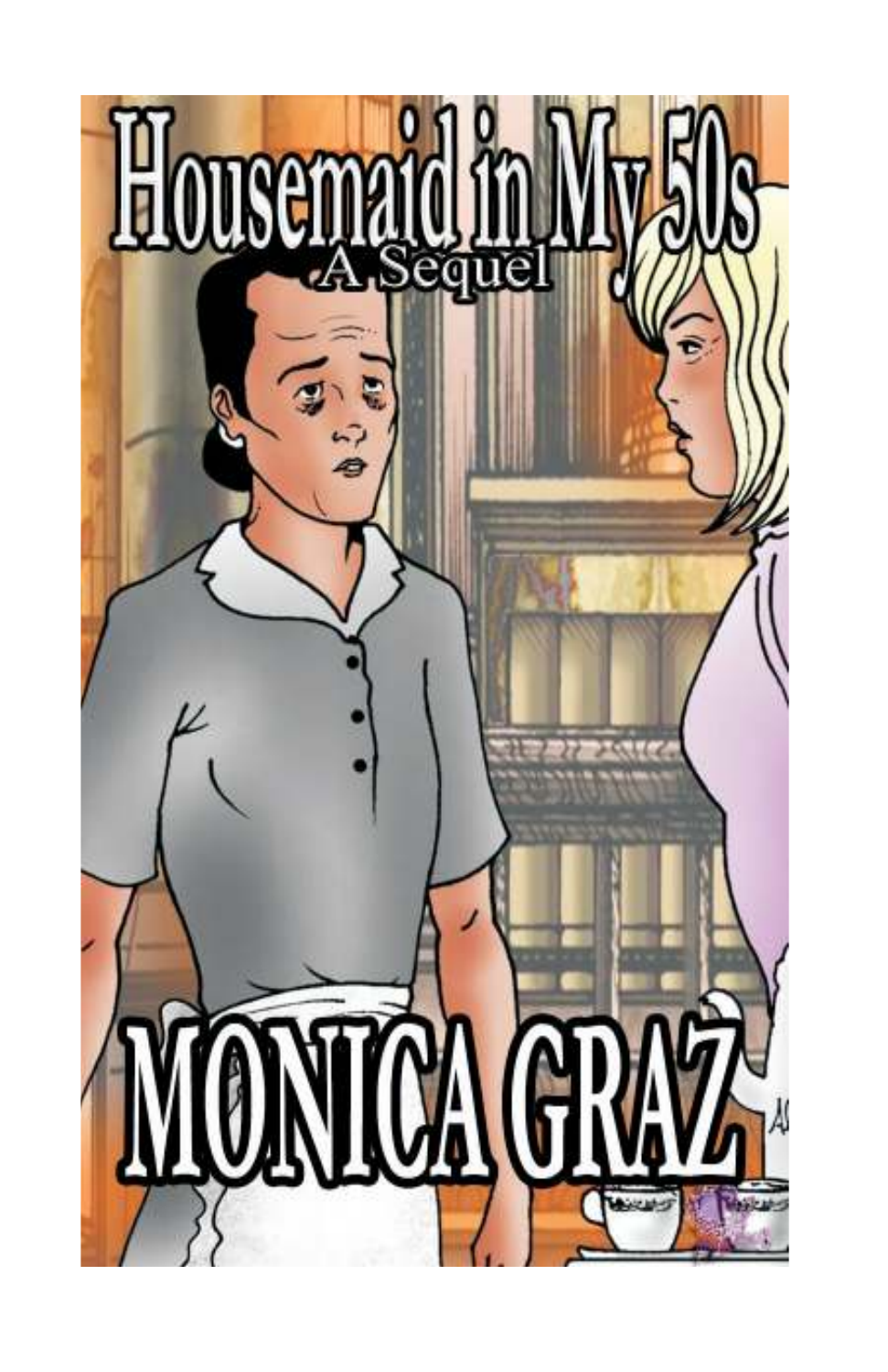

#### Copyright © 2022

Published by Mags, Inc All Rights Reserved. No part of this book may be reproduced without the written permission of the publisher, except for brief quotes contained within a critical review.

For information address Mags, Inc. P.O. Box 5829 Sherman Oaks, CA 91413 USA

Call toll free (800) 359-2116

www.magsinc.com

COPYRIGHT ©) 2022 MAGS, INC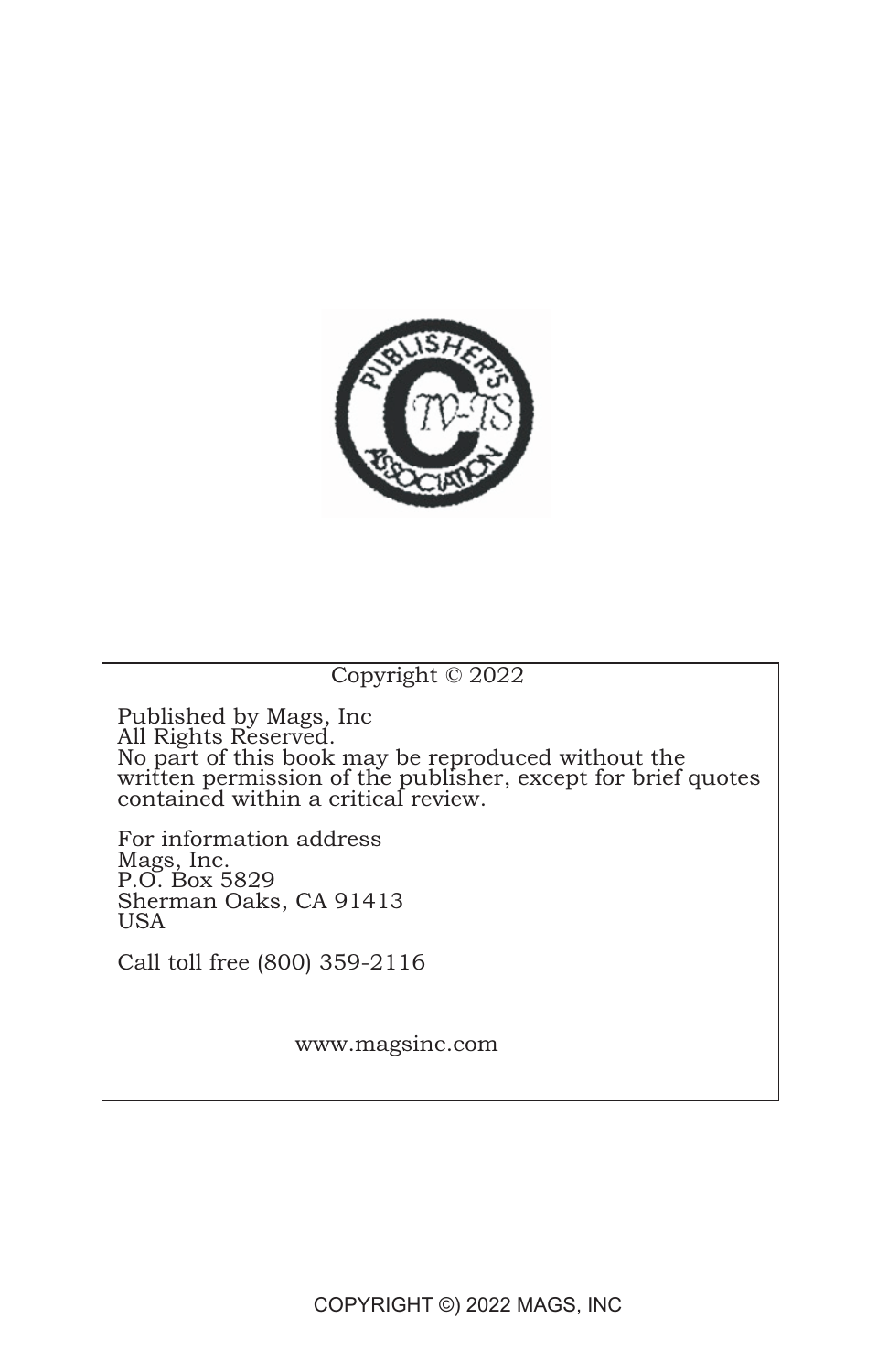## **New Authors Wanted!**

**Mags, Inc and Reluctant Press are looking for new authors who want to write exciting TG, crossdressing or sissy TV fiction.**

**Stories should be in Word or Rich Text format, and around 24,000 to 30,000 words in length. Reluctant Press also prints some shorter stories in the 19,000 to 24,000 word range.**

**If you think you have what it takes, this could be your opportunity to see your name in print on a real book, commercially published, and get paid for it.**

**WRITE FOR A FREE NEWSLETTER, TOO!**

**Contact**

**magsinc@pacbell.net, reluctantpress@gmail.com - or call 800-359-2116 to get started.**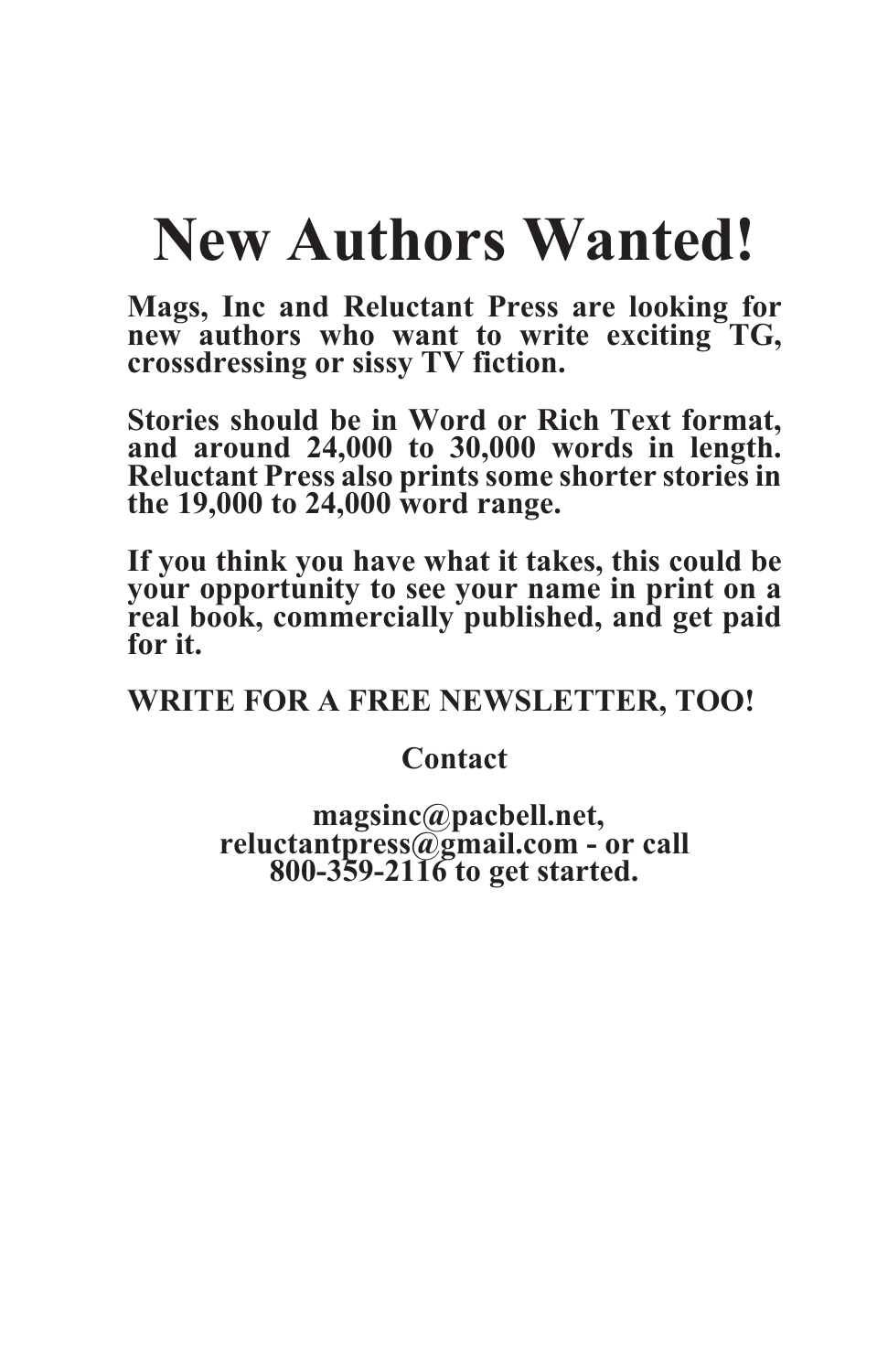# **HOUSEMAID IN MY 50s A SEQUEL**

## **By Monica Graz**

#### **A SYNOPSIS OF THE ORIGINAL STORY CHAPTERS 1-29**

Nick (Nicky) Carson announces to his wife Pamela Manley (Pam) that he is getting early retirement under favourable conditions. He is 55 and says that he would love to get the housekeeper's responsibilities at their large mansion since their (twice a week) Filipina cleaner Linda also in her mid-50s has to move back to her family in Philippines.

Pam has her reservations but Nick is very persuasive and eventually she is convinced to accept his request. In her late 40s she has a high paying job in the legal profession with prospects of partnership. She knows that Nick is a repressed crossdresser and very keen in doing housework. For the past two years he was acting as Linda's informal assistant. They have a daughter of 22, Katherine (Kath), finishing her studies in another town.

The first person who is informed about their decision is their common friend Tania who is very sympathetic to Nick's crossdressing tendencies. Nick for years has been confiding to her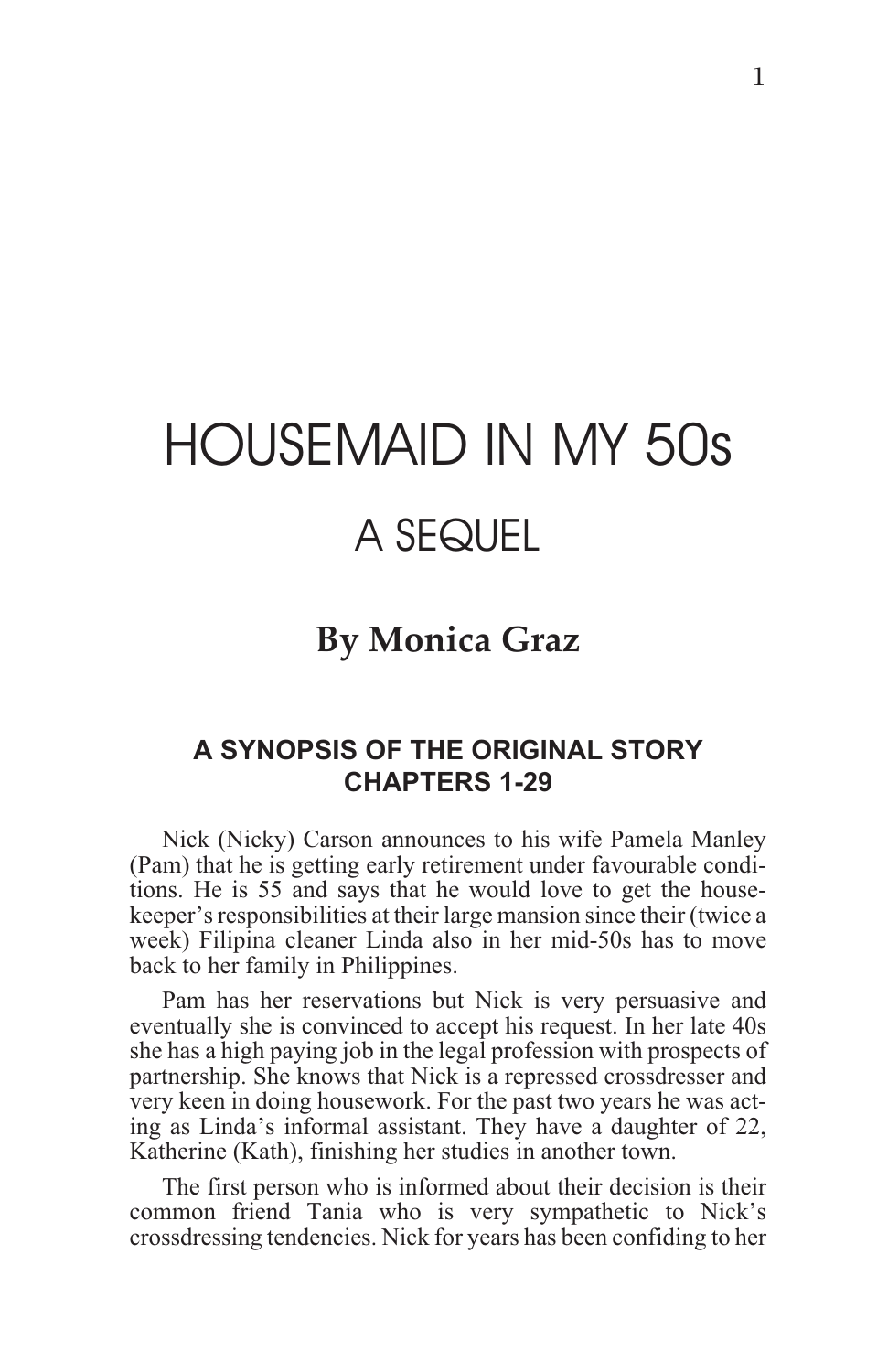#### 2 Monica Graz

his fascination for female clothes and his love for housework 'properly dressed'.

Linda eventually departs but she introduces Nick to a friend of hers Annie de Laurentis an ex Filipino maid who had climbed the social ladder and is now running a domestic agency importing foreign domestic workers. She says that Annie might be useful in case he changes his mind and he wants to employ a new cleaner. Annie informs Nick that she has a shop that provides everything that has to do with cleaning, from cleaning materials to housekeeping uniforms.

Pam suggests a search for eco-friendly cleaning material and some practical housekeeping dresses. She knows that Nick would wear a dress and apron during her absence to do his house chores so he might as well look the part.

Nick visits Miss de Laurentis premises and buys all the necessary cleaning materials and three simple housekeeping dresses in pale colours with matching aprons.

During the weekend he is 'kicked out' from the master bedroom and moves to a crummy little room by the kitchen. He is invited back though for some exciting sex where he really confides to Pam his inner need to become the maidservant.

He formally starts on Monday dressed appropriately as a housemaid. Later in the day he receives a very detailed e-mail from Pam in which she renames him Nikki and sets out the rules of his employment. They are strict but fair. He agrees to sign a one-year contract. He has to address Pam as Ma'am or Mrs Manley. He simply becomes Nikki Carson a female domestic worker.

He goes through a makeover organised by Miss Annie. He serves at a dinner party at home as the newly employed housemaid where the three closest friends of Pam are invited, Tania who already knows his new status, always supportive and sympathetic, Melissa who is the strictest of the three and completely treats him like a servant and Eva who is into Indian culture and philosophy and sees Nikki's conversion as 'karma'.

During the next few weeks Nikki is fully established as the housemaid at the Manley residence, he (she) follows a housekeeping seminar organised by Miss Annie together with three Filipinas and an Indian girl whose name is Arka.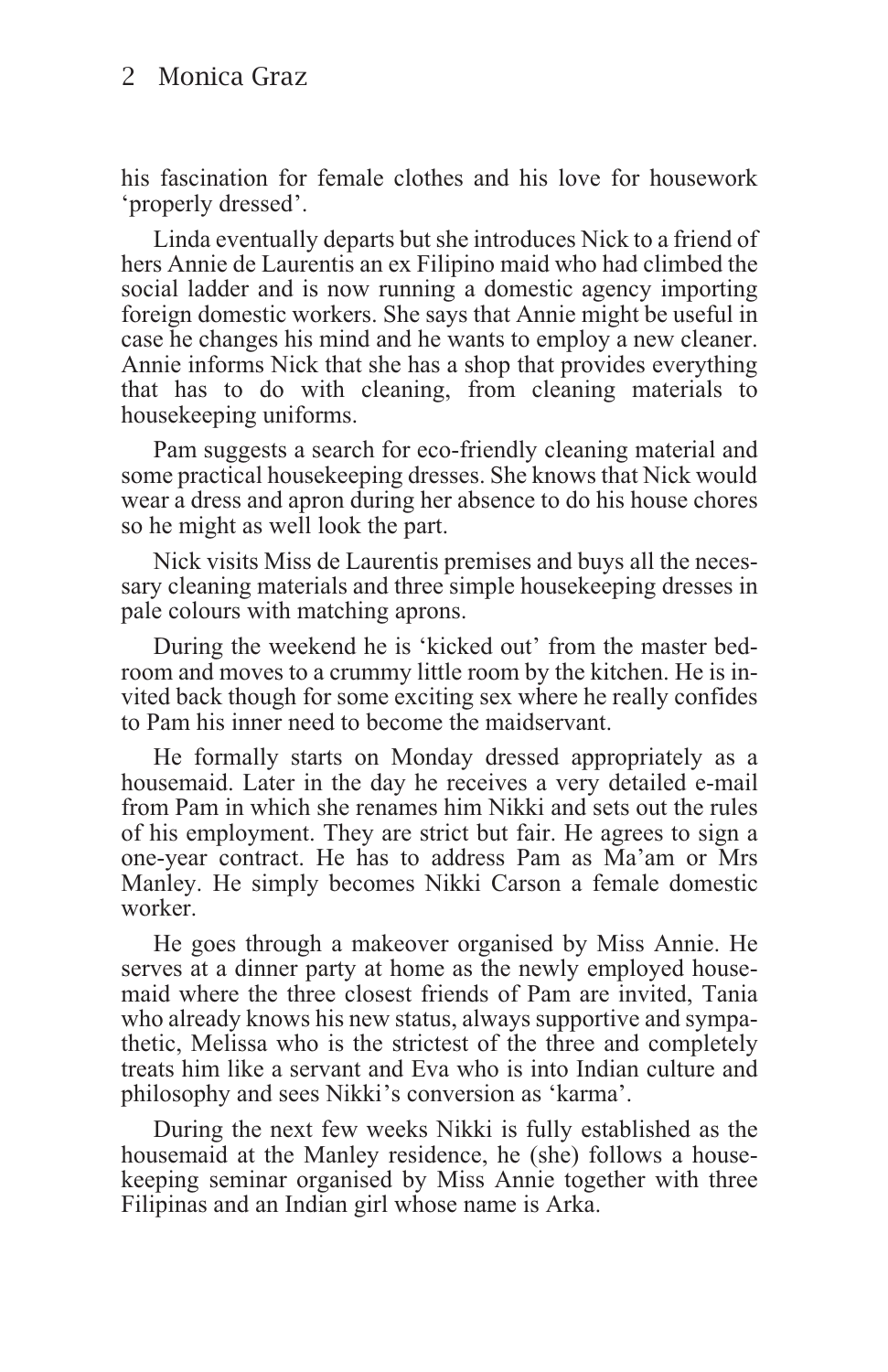Miss Annie makes up a story and explains to them (to Nikki's surprise) that she is a transitioning TG person and has serious financial difficulties because she became suddenly unemployable. But a kind lady (Mrs. Manley) gave her a job as a housemaid. So, Nikki has a lot to learn and the girls should be kind and understanding to her.

Arka is fascinated by the story and being Indian and from a lower cast and believing in karma says that there are lots of TGs like Nikki in India and they are called 'hijras'.

She starts befriending Nikki and convinces her that she would look good in a saree. Nikki agrees to wear one and Arka gives her an Indian name 'Harita' meaning 'Green'.

Six months later Mrs Manley and her maid Nikki are moving to a new house at an upmarket suburb where uniformed maids are in common sight as they move around running errands, doing shopping or walking the dog for their rich employers. Mrs. Manley is in a process of organising a big dinner party with lots of people from her work milieu and Nikki is going to serve assisted by Arka. Nikki feels more comfortable now as a 'substitute female', she is dressed 24/7 in female clothes, mostly her uniform dresses and as Mrs. Manley told her, 'You don't look like a man in drag any more Nikki, you rather look like a slightly masculine working-class woman'.

Finally, Nikki reveals to her employer Arka's influence on her and how she has been renamed Harita and has been out a few times wearing a saree pretending to be a woman of Indian descent.

Mrs Manley is fascinated by the whole story and initially agrees to Nikki's change of name to Harita, she says she reminds her of Harriet.

During the dinner party, one of the guests, Debbie Simmons who is a HR officer at Pam's legal firm and had met Harita in the past as Nick, recognises and confronts her.

Pam comes to her rescue and explains everything to Debbie who in a mischievous manner offers a part time job to Harita at their firm as an office cleaner.

The party is a success and after the departure of guests, Mrs Manley and Arka discuss various possibilities for Hatita and how she could become an Indian female migrant domestic worker. Pam being quite tipsy is fascinated by the prospect and Arka has a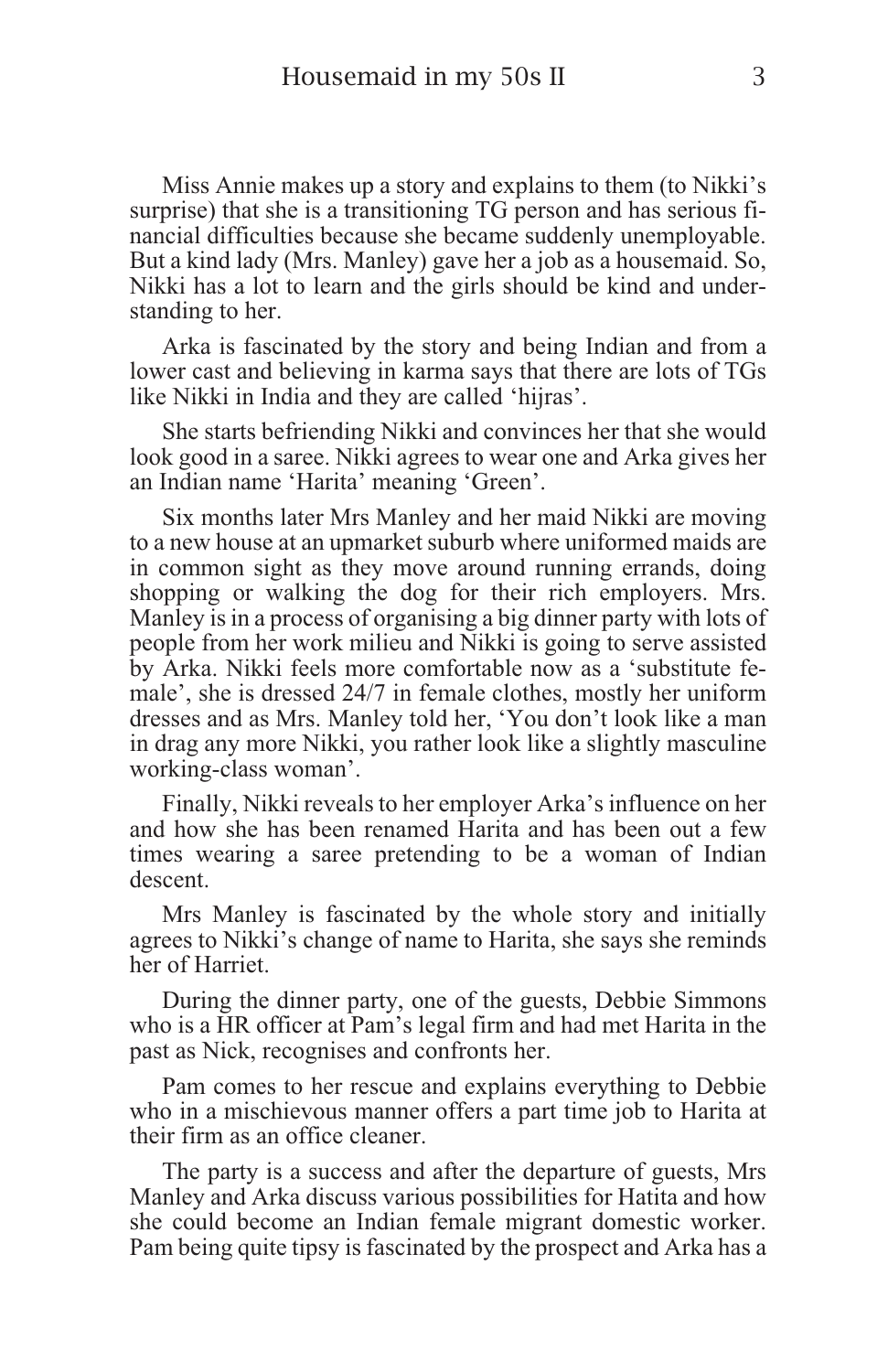sinister interest to push that option. Harita feels excited and terrified at the same time. She feels that she loses control of her life and yet she is secretly attracted to that option.

A trip to India is suggested where Harita would be immersed to the Indian culture and to the ruthless class system where she would be attached to the lower cast of 'dalits' or 'harijans'.

Harita goes to bed frightened and fascinated at the same time. She has a disturbed night with scary dreams.

*READ ON…*

#### **CHAPTER 30 – Indian plans cancelled**

"You know Nikki, on second thoughts, I think that the Indian venture or adventure for you is far too risky and I won't allow it to happen." Mrs Manley said looking at me as I was serving her a second cup of coffee.

She was sitting at the small breakfast table between the kitchen and the dining room. It was Sunday morning the day after the big dinner party and the conversation that followed late last night between her and Arka about 'Harita's (mine) Indianisation project' as they happily called it.

Arka had left early in the morning having other commitments and we were just the two of us.

Sunday was my best day of the week. Everything was informal in the big mansion. Technically it was my day off and I was not obliged to wear my usual housekeeping uniform. We were both in our nighties and I had my usual kitchen apron on to prepare and serve breakfast. Wearing an apron was by now a second nature to me. I somehow felt naked without my pinny on.

I looked at her with immense relief, somehow a burden was lifted. "You know Pam- I was allowed to call her that on my day off-, you really and truly take a big burden off my shoulders. This Harita project however exciting it sounds, made me feel out of my depth. Thank you for rescuing me from Arka's clutches."

She looked at me surprised, "I thought you liked Arka, I thought Arka is your friend and confidante."

"She is and she isn't, she is a bit pushy and I think she has her own agenda. She tries to climb fast the social ladder and at the same time she pushes me down the same ladder."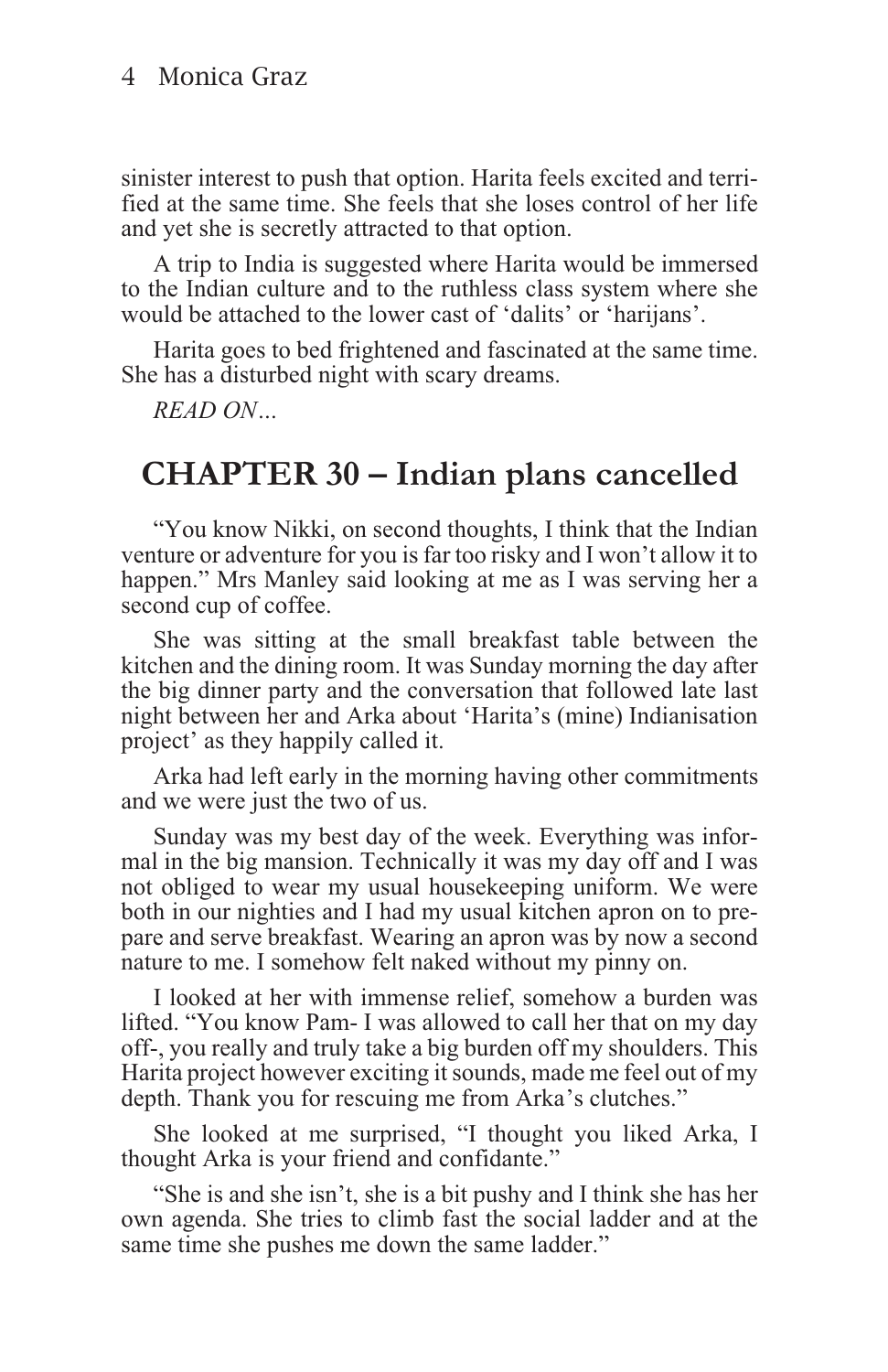"I had the impression that this is your agenda dear Nikki; ever since you started to follow the housemaids' way you never stopped to go down a step at the time. You thrive in your subordinate role, you like being demoted to the lowest of the low."

I blushed with her candid remarks, Pam could be very much to the point in a sarcastic way. "I guess I do," I answered truthfully, "but I got scared with the push I got from Arka, that Indian adventure, as you called it, made me very worried, I had nightmares last night."

"And I don't blame you for that, India is a scary place to be, especially for a TG person and I wouldn't like to learn that you have been stubbed to death at a back alley of New Delhi!"

"That's a truly scary thought Pam and I'm so glad you don't allow it to happen." I answered as I wiped my sweaty hands on my apron. "Probably we should inform Arka so she will stop making plans."

"Leave that to me Nikki, I'll call later Miss De Laurentis office, she probably is there now. I gather that she is on her way to become Anna's trustful assistant; you are right, this girl is ambitious and she does climb the social ladder and before you know it you will end up cleaning her apartment as well." Pam said in her mischievous manner.

A jostle of excitement run through my spine as I heard that, "She had already mentioned that to me," I hesitantly said.

She looked at me, her eyes sparkling from excitement and mischief, "Come here maid and be quick about it!"

"Yes Madam," I said feeling that the Mistress/maid syndrome was back in the air. I fast approached her.

"Kneel in front of me!"

I awkwardly did it feeling a bit puzzled, as my submissive genes started kicking in. That wasn't Pam's style. She never had asked me before to kneel in front of her.

"Are you a servant Nikki? Do you really like being one?"

"Yes Madam, you know that I like being a servant, I have been one for several month now and literally speaking, I feel it more and more on my skin; look at my red hands."

She smiled at my remark and continued, "But you are MY servant, Nikki! Mine and only mine. And I'm the one who will de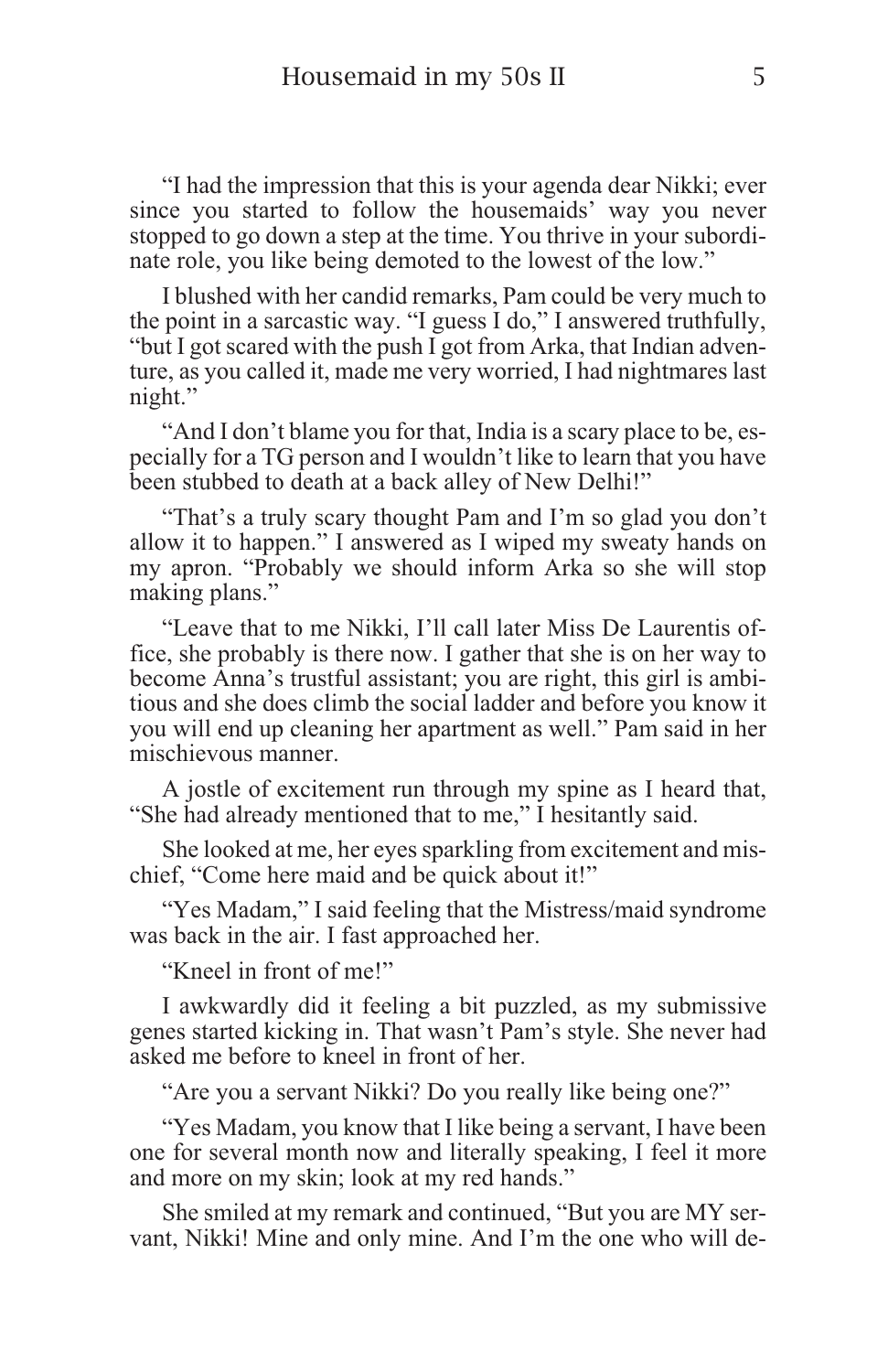cide where and for whom you are going to work as a maid, cleaner or whatever else I consider fit for you. So don't commit yourself to Arka or Miss de Laurentis or any other potential employer unless you come to me first. Is that clear?"

"Yes Madam, I belong to you and you are the one who decides," I answered feeling very humble now.

She pulled the bib of my apron revealing the top of my cotton nightie, "I know you like your informal look on Sundays but you should wear something more appropriate when you prepare food. I don't necessarily want you in uniform on a Sunday but put a house dress on or a blouse and skirt outfit, nothing fancy, just homy and comfy."

"Yes Madam," I said with a cunning smile, looking meaningfully at her nightie.

She understood my look because she said sharply, "Don't look at me maid, I'm the Mistress and I wear what I feel like, I could come down naked or with my knickers on inside out if I feel like it."

I smiled benignantly, "Of course Madam, you are my employer and I'm only the maidservant in this household."

"And since we're clearing the grounds this morning, your identity remains the same, Nikki Carson, female domestic worker. You can occasionally use the name Harita which I incidentally like a lot, as your spiritual name, especially if you continue your close contact with Arka."

"Yes Madam, I like that name too but I feel more secure as Nikki Carson than an Indian hijra called Harita."

All of a sudden Pam leaned forward and hugged me whispering to my ear, "Nikki or Harita or whatever, you are mine darling, you are my maidservant, my general factotum and potentially my slave. Now go and change to something homy and come back with your tools, I badly need a manicure and pedicure. Sunday is the perfect day for that."

## **CHAPTER 31 – New prospects of work**

"I think I'll take up the offer of Miss Debbie Simmons and send you to work as a cleaner in our Firm. You can find out the other side of the corporate world, the side of janitors and cleaners.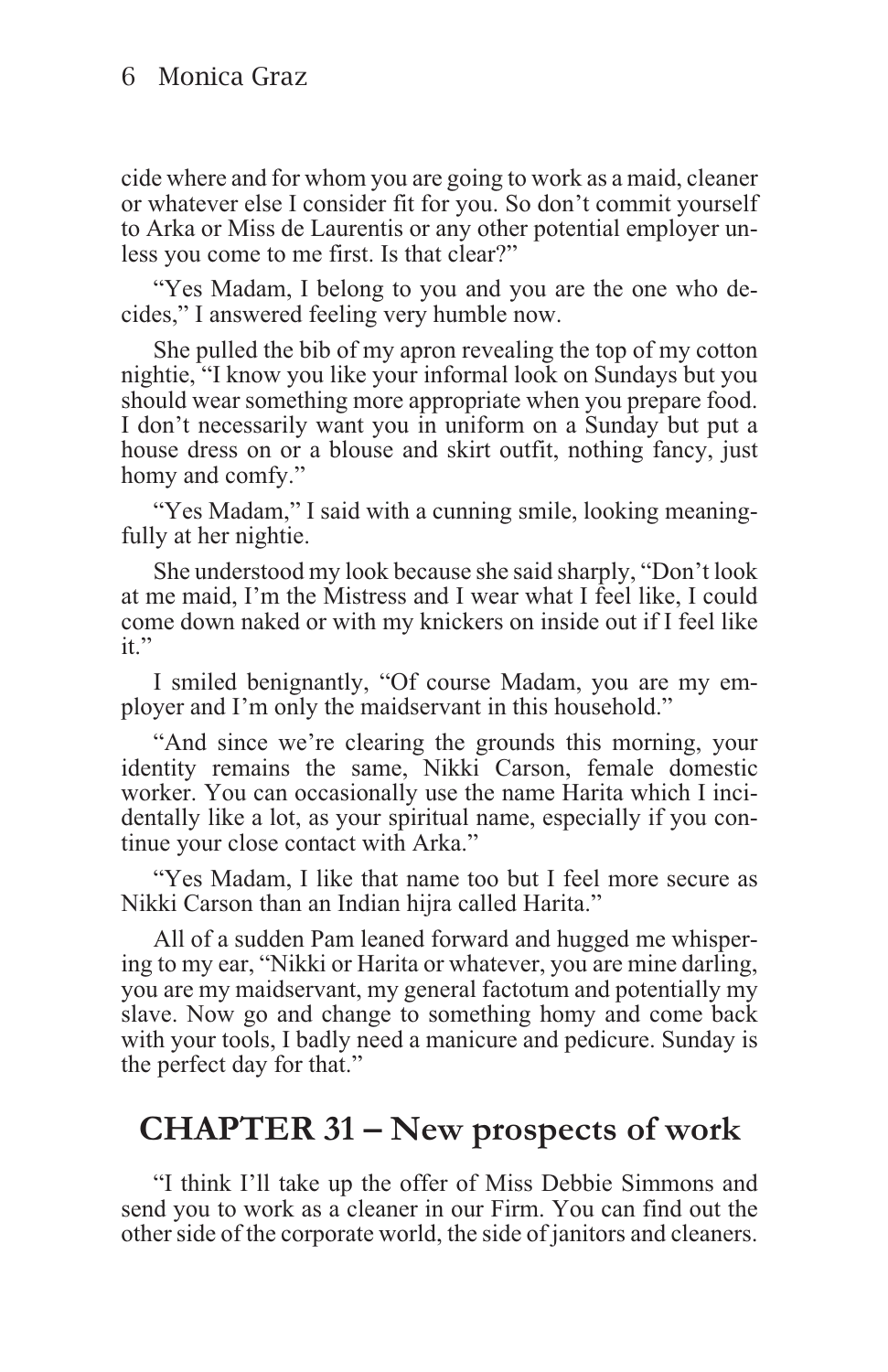What did she mention yesterday, three times a week, an afternoon shift?" Mrs Manley said to me as I was doing her toe nails.

I was sitting in my special wooden low stool dressed in a simple house frock and a plastic pinny and I looked up at her with a certain amount of anxiety, "Yes Madam, she mentioned three afternoons per week between 3.00 and 8.00pm." We were in a strict Mistress/maid mode again.

"I see if I can ask Debbie to bring the shift an hour backwards, say 2.00 to 7.00pm so I could probably drive you back in my Volvo. You can take the bus to go there, the nearest stop is about 10 min walk from the mansion as I remember you telling me." Mrs Manley casually said.

I gently put one foot down and picked the other one as my mind was running fast. I was thinking of various possible scenarios and implications. The positive thing is that Miss Debbie Simmons is aware of my condition and she will hopefully offer me some protection from unforeseen problems.

"But they might see us leaving together in the evening. Could there be a potential danger in that Madam?"

"I don't think so, we'll be meeting in the underground garage and go from there. And even if someone asks, I'll tell them what is practically true. You are my maid and I allow you to work part time as an office cleaner because you need the extra money."

As we were chatting, I started to give her a foot massage.

"Oh! It's so soothing Nikki, keep going, your hands are magic. You make me feel so... good."

"Thank you Madam, I learned a lot in that on line course, thanks to YouTube."

"You do learn fast dear and I love it, but let's come back to the possibility of you working parttime in our Firm as a cleaner; I have to ask you more formally, are you ok with it? Shall I proceed organising it with Debbie Simmons? Everything you do as Nikki inside or outside this house is not forced on you, it happens on your own will, remember that?"

I blushed as I was looking down at my Mistress foot resting on my apron as I was rubbing it. I felt once more the familiar tickling in my stomach, I was excited as I replied, "I hide nothing from you Madam, so I'll be open and frank; yes, I want to work as a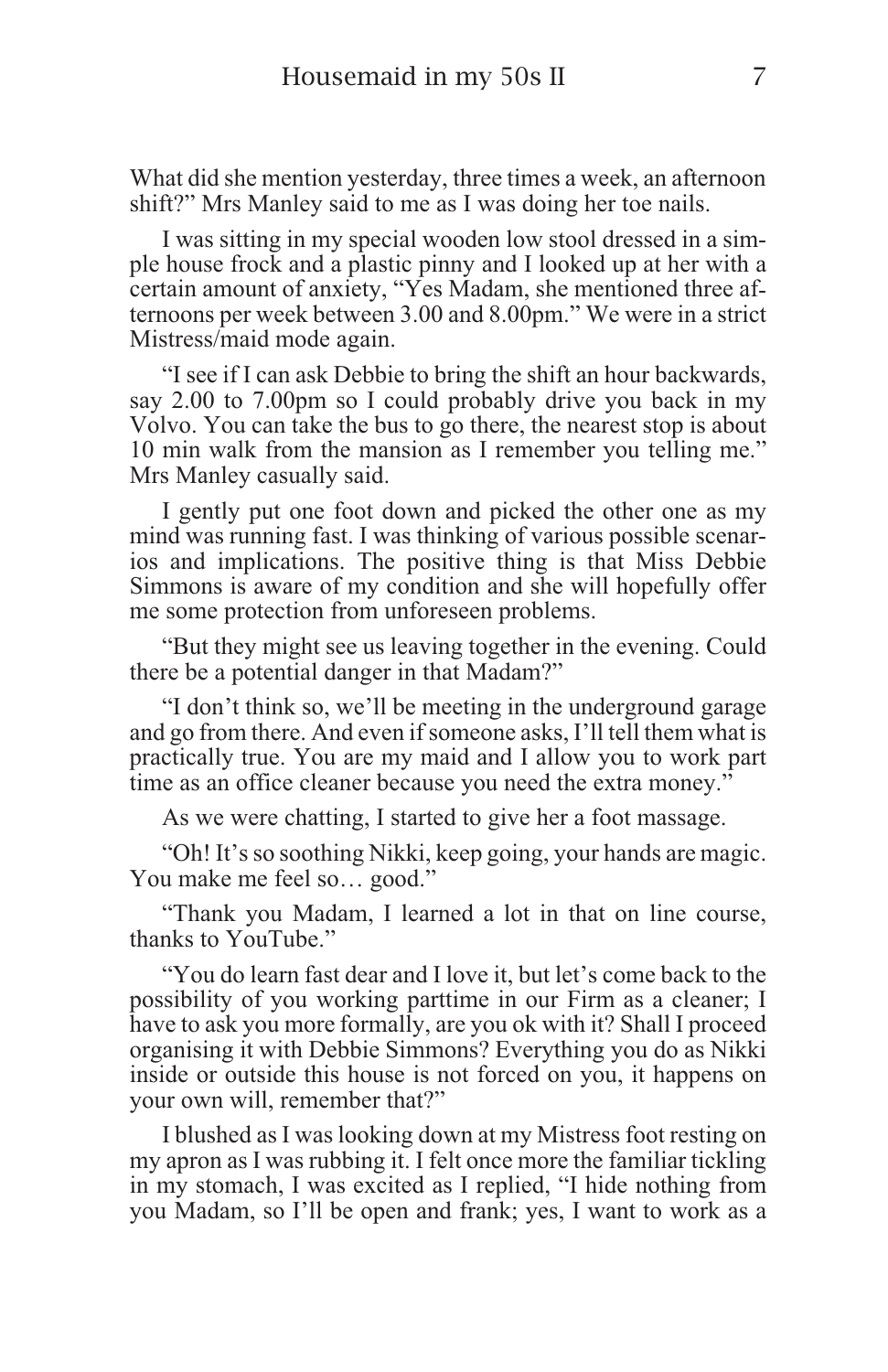#### 8 Monica Graz

cleaner in your Firm, it will be a new first for me, I'll expose the new me to the outside world."

"That's brave of you Nikki. Your strong drive to this peculiar social downgrade has no limits and clearly I'm the one who has to control you as I did when I stopped you from going to India to an unknown and dangerous future."

"Yes Madam, you are right and please stop me when you think I take too many risks."

She looked sceptically at me, "I can do that up to a point Nikki, you are after all responsible for your actions. I'll help as far as I don't become annoyed or bored with you. At the moment I happen to enjoy as much as you this extraordinary phase in our life."

"I'm relieved to hear that Madam; This is not a game anymore; it is very real and I would be very worried to know that you could become bored or annoyed with it."

"I'm not bored or annoyed, not yet anyway," She abruptly said and moving her foot added, "Enough of the foot rub Nikki, please go and make a cup of tea and we can continue this conversation in the back garden we still have a lot to talk about and it's such a lovely day."

"Yes Madam," I said as I started to collect my manicure pedicure implements, "Tea is coming and I managed to bake some scones earlier when you were having your morning ablutions." I gingerly added.

"What a housewife you are dear Nikki. And please put one of your nice pinnies on when you serve tea, this plastic apron you wear looks messy." She meaningfully remarked.

"Of course Madam, this is my special pedicure apron," I said with a small curtsey like the good servant I was.

#### **CHAPTER 32 – New prospects of our life together**

"This strawberry jam is divine, is it your own creation Nikki?" Mrs. Manley asked as she was happily devouring her scone with the jam and double clotted cream.

"Yes Madam, I made it some weeks ago. Remember when we visited that farm up north buying all sorts of organic fruits and veggies?"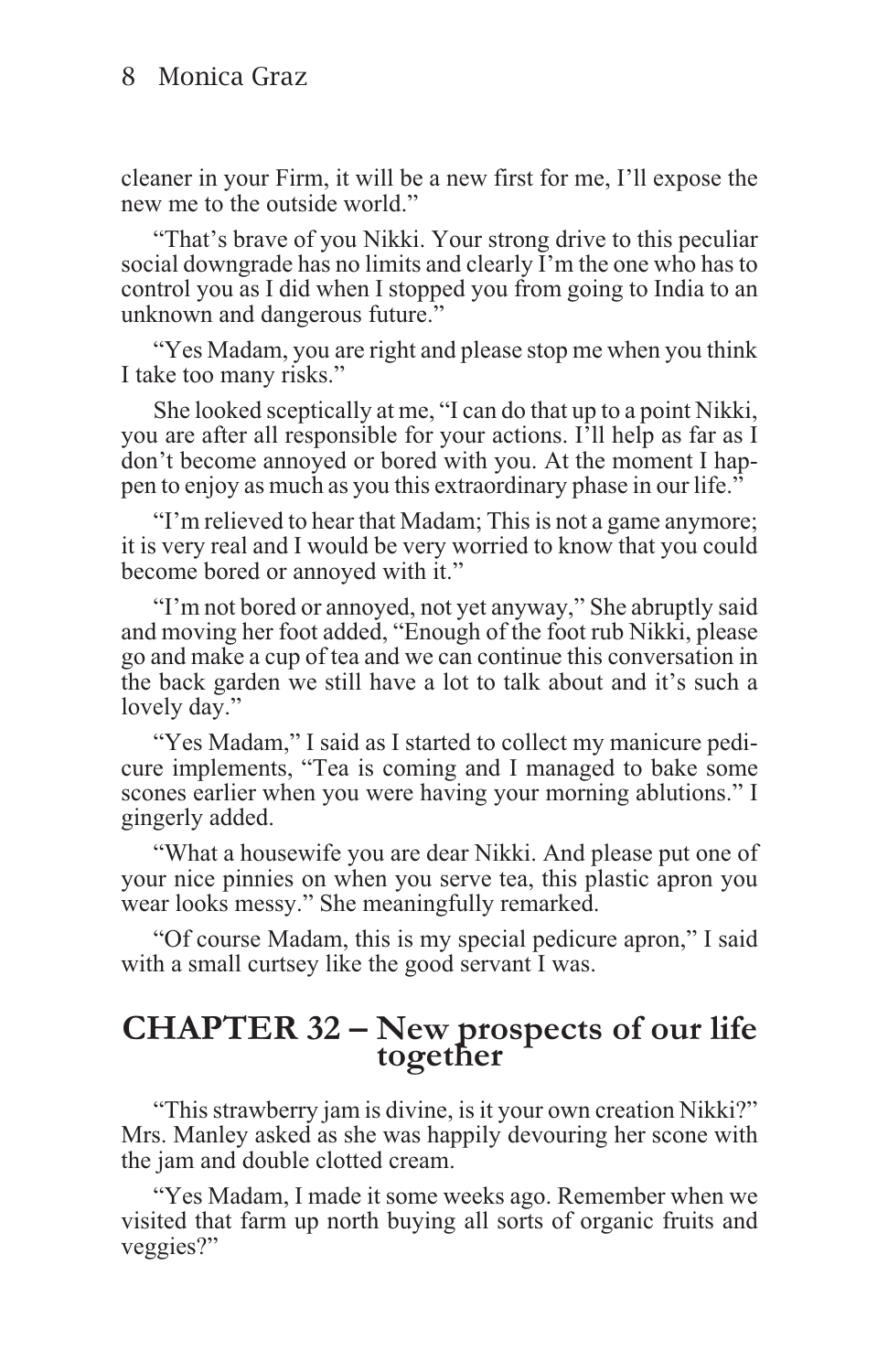"How can I forget; it was one of your first outings as Nikki and you were terrified. I had to do all the talking."

We were both sitting in our patio in the back of the house. She was wearing her comfy track suit on and I was in my usual 'Sunday best' a house frock modestly covered by a full and practical apron.

Pam looked at me and chuckled, "When I look at you these days, I see a mature slightly masculine woman and not a cross dresser anymore. Your hair has considerably grown and Jennifer your beautician has given you a nice and practical cut. No trace of beard left, the laser treatment you did months ago has clearly worked and you move more gracefully as a female, nothing exaggerated there like those loud trannies. The fact that you feel a skirt around your legs at all times makes you subconsciously daintier looking."

"Always to the point Pam, always! And you seem to understand so well the way I feel." I chuckled back. "But since you started this conversation, and with the utmost respect to my Madam, I would like to ask, "How do you see the whole Nikki venture developing? Have we already reached the point of no return? Can our relation survive the stress of this strong change that happens to me?"

"Those are the questions that pester me as well and I'm not certain that I have the answers yet. All I can say is that I feel mentally fine and erotically more gratified than ever."

I blushed hearing once more the sincerity in Pam's voice. She was as usually frank and open.

"And to be more precise," she continued, "I feel much freer to pursue my career now that you are the homemaker and I dare say that the sex is again great for both of us after years of stagnation. I probably am a latent lesbian but I much more enjoy the gentleness of my maid in her soft nightie when she worships my body rather than the pretend aggressiveness of Nick in the days of our conventional period. We are two concessional human beings and yes, our relation can survive because we both gradually find our balance on our new levels of social acceptance."

"Wow! This is very deep Madam for a humble maid like me but I do know that much, I am very relaxed and comfortable in my new role."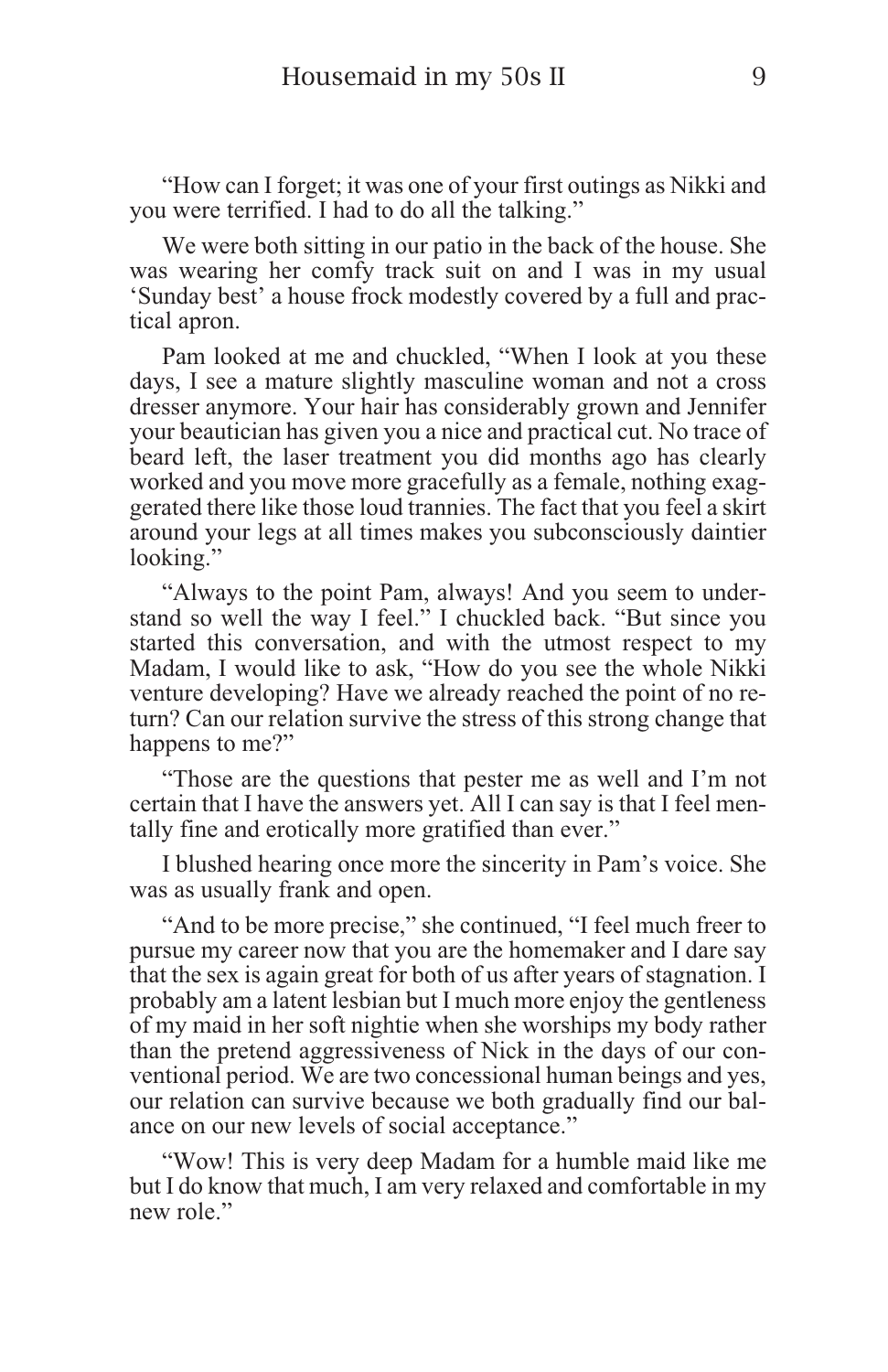"I can see that, look at you gleaming from joy as you sit across me in your house frock and pinny, you seem to belong to them," she exclaimed immediately adding, "You belong to them but you belong to me as well and I love this particular feeling of benign ownership."

Blushing again I managed to murmur, "I feel the same way Madam, I belong to you and I like that feeling of benign ownership as you called it."

"So, we both agree that there is no way back for you and our strong new bonding is based on the Mistress/maid rapport that will be enhanced as we proceed to the next phase."

I was puzzled hearing that, what next phase? Is there to be one? Now that my Mistress stopped the Indian venture is there something else to happen? Probably she means the new part time cleaning job at her Firm. I was about to ask but she continued,

"We have to make you more real as Nikki the maid. Your voice needs coaching, you still sound like a man when you talk freely like now, or you try to use a falsetto voice when you are surrounded by other people, in particular when serving at dinner parties like last night. Your voice sounded a bit false. I'm getting some professional advice on that at the moment."

"You are right Madam, I'm very aware on that, especially when I'm out shopping or when I appear in front of guests in the house. Yes, I'll look it up on line for ideas," Being aware of my voice this time, I was practically whispering.

She heartily laughed, "This is a very husky voice Nikki, you sounded like a hooker. You do need some proper coaching, I'll probably send you to a specialist who could adjust your vocal cords, but then again, we have to decide how permanent and not reversible the changes should or could be. It's your life after all."

"I appreciate your concern Madam and I am in a conundrum myself. My inner pushing is not to stop though."

"Go for it then, I am fully behind you. But don't forget that the road you are taking is not the easiest. There will be challenges and difficulties. I can tell you one for instance. You have to deal with our daughter Kath. Last time she visited we were still in our old house and you were in the beginning of your transition so you could still be dad to her, a dad that retired early and decided to become a househusband to facilitate his wife's career."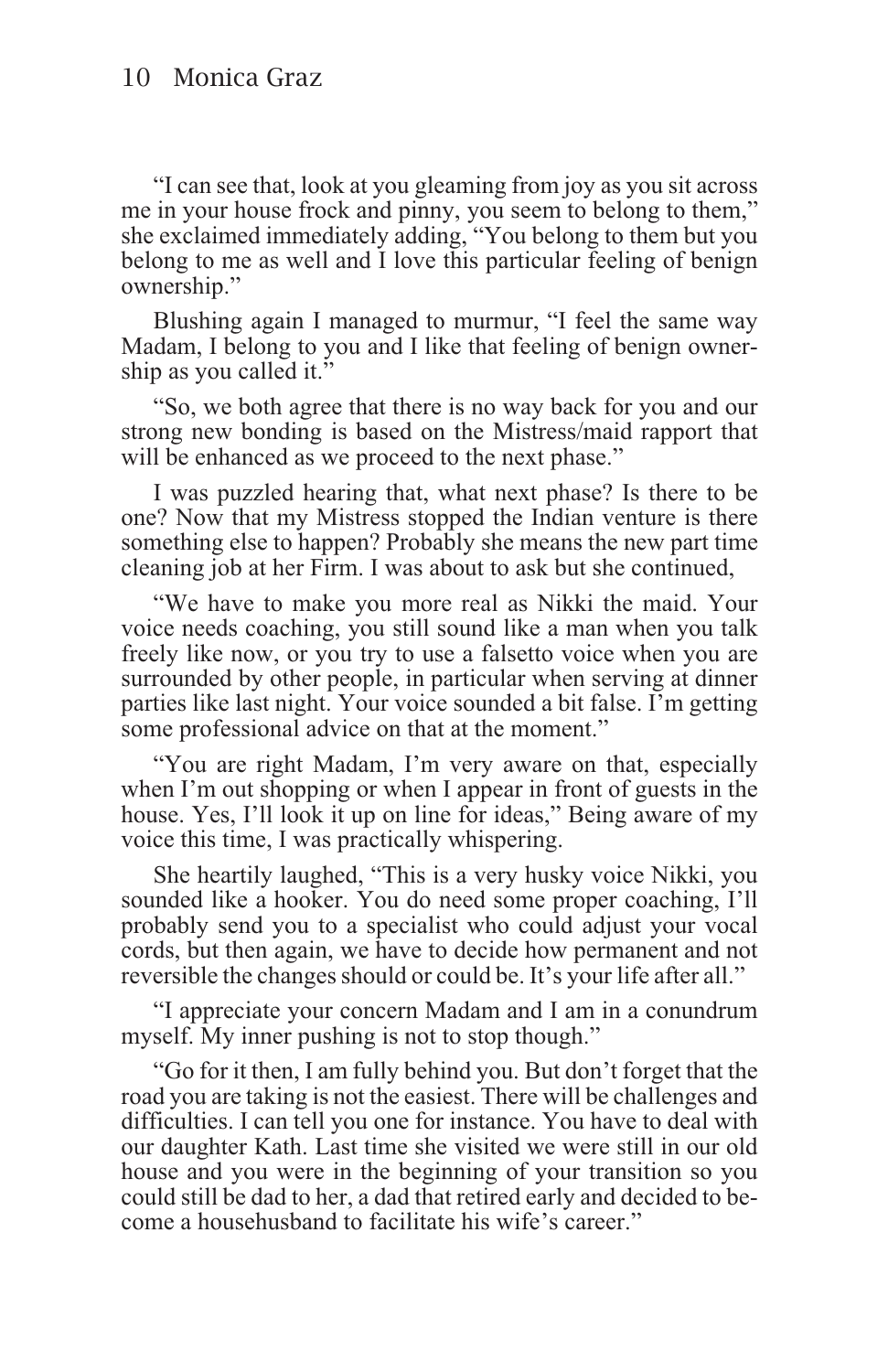"Yes, I remembered that I tried to explain to her that I always enjoyed doing housework and I feel very relaxed being the stay-at-home partner, the so-called homemaker. I made a point of being on an apron most of the time she was with us, I tried to put an emphasis to my new position in the household; I just stopped short of wearing one of my housekeeping dresses."

"And we both know that she will be coming in about a month's time to spend several weeks with us. She is looking forward to enjoy the new mansion and her special ample quarters in it."

We both knew that Pam with her consulting interior decorator paid a lot of attention in converting two adjoining bedrooms to a self-sufficient space containing a bedroom, a study/kitchenette and a very luxurious bathroom, 'Kath's quarters', as she called the space. And our daughter had seen only photos of that.

"I guess my work load will considerably increase with our daughter's presence in the house, she is not the tidiest girl as we both very well know," I said half-jokingly adding in a more concerned voice, "But I'm not yet certain how to handle her and what to say. I practically live and act as a woman 24/7 now, I know that we both have to deal with that."

"Not only as a woman dear Nikki, you live and act as a female servant, that's your choice and you should never forget it. So, when Kath comes to stay with us you will not be able to hide it. By that time, you will probably be working as a part time cleaner as well so you better be prepared for that," Pam said looking at me seriously.

And continued, "But I must admit to you that I already started preparing her for what she will face when she comes, I already mentioned to her that you are becoming more and more like our old maid Linda and you prefer to dress in a maid's uniform when you do your housework. I even added that you started exploring various aspects of your feminine side."

"Have you mentioned all that to our daughter?" I asked visibly shocked, "And how did she react to that?"

"You will be relieved to know that she wasn't at all surprised. You know what she said to me and I try to quote her, 'I'm not surprised Dad have a feminine side, I always remember him as the carer even when you both were hard working parents. He was the one waking me up, selecting the clothes for me to wear, preparing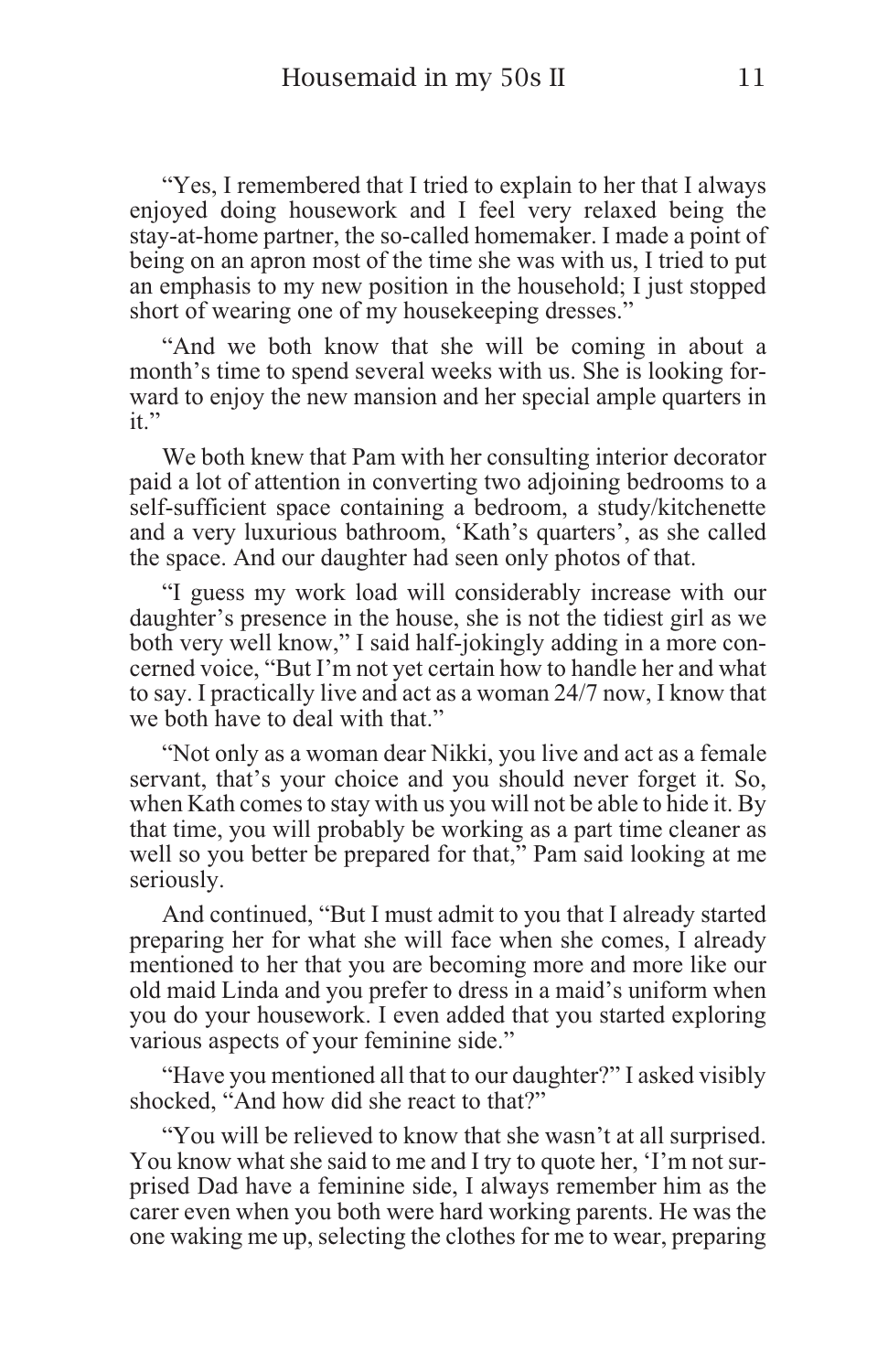breakfast, and tiding up my room, while you were driving me to the school. And I always remember him with an apron on, thinking at the time that my parents somehow reversed their roles,' unquote, Pam mentioned with a certain sarcasm in her voice.

"And as of yesterday, our daughter has the first photos of Nikki the housemaid in her mobile. I sent her a series of nice working photos of my maid as she is doing her morning chores, from dusting and vacuuming to cleaning bathrooms on her hands and knees!" Pam chuckled.

"You really did that? I don't believe it, and how come I haven't notice?" I impertinently gasped, forgetting my place.

"Not unnecessary excitement please Nikki, that is probably for the best for all of us as a family. Certain things should be out in the open. And don't forget your place girl, I address you as your employer now," she strictly added though it was clear that her tone was not fully serious.

"I'm sorry Madam, I did forget my place," I replied in a softer tone, "But I still have to ask. When have you taken those photos without me noticing and what was Kath's reaction?"

"A few days ago, I stayed behind for an hour answering some urgent emails. But you had to start with your chores and as I saw you wondering around in your morning uniform with the vacuum or the duster and then down on your knees cleaning my bathroom, I couldn't resist the temptation to take some photos of you in full working mode. You were so absorbed with what you were doing, that you haven't notice me as I followed behind you with my mobile phone. You looked so satisfied though, I even heard you humming at one point, so I once more reconfirmed my initial feeling that you are a natural in that role."

I blushed and asked again, "And what was the reaction of Kath?"

"Like I said, she wasn't at all surprised; on the contrary she called me instantly back to tell me how natural you looked. She did recognise you but as she said, she hasn't seen a grotesque picture of a dressed-up man but a picture of a female maid doing her morning chores and I quote again her own words, 'I'm amazed how natural and feminine he looks in his uniform,' unquote."

Blush, blush again and the familiar stomach fluttering; now our daughter knew as well. I felt that I crossed the Rubicon and that was the point of no return for me. I felt an immense relief in a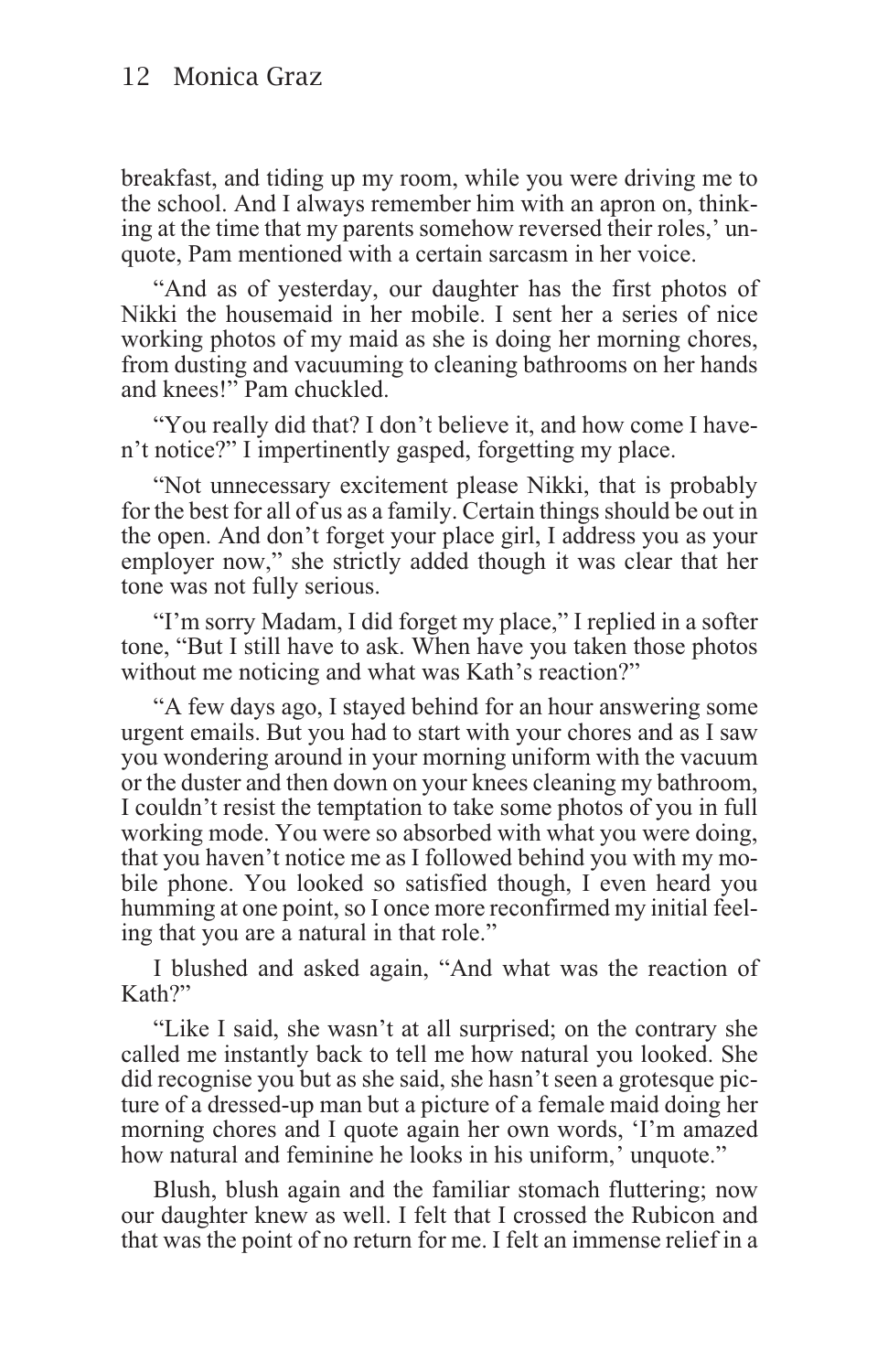sinister way, I wouldn't have any more to think how to approach our daughter, Pam had taken the initiative and had done it for me.

"That's that then," I said in a resign manner, "probably it's for the better after all; I can be my true self from now on even in front of our daughter."

"And you probably should start to adapt to the idea that Kath would eventually become your employer no2, in other words you will end up addressing her as Miss Kath or Miss." Pam added in an amused tone.

She saw the horrified look on my face and hastily added, "Don't panic though dear Nikki, nothing happens under duress, it will naturally come to you at the end. Think how normal it is for you now to think of me as Mrs Manley or Madam, I can see it in your face, you feel rather uncomfortable whenever you call me Pam," she chuckled.

I sighed, "You are right Madam, it's a second nature to me, I certainly see you like my employer. But Kath?"

"It's too early to worry about Kath. When she is here everything will take its course," she dismissively added as she looked at hew watch, "I guess it's time to go to my study and check my emails and call your friend Arka. You can continue with whatever chore you have in mind."

"I'll give a good mop to the kitchen floor it's dirty after last night's dinner party and I'll tidy up your bedroom and bathroom Madam, then I'll deal with my space, I usually clean it once a week," I said as I stood up straightening my dress and apron."

"Oh well Nikki, a woman's work is never done," my Madam replied winking at me, but don't kill yourself today, its your day off and you worked very hard yesterday. You can relax at your space after you clean it. I know how much you like your maid's quarters, not many servants have that sort of luxury, a small fully equipped space with a sitting area, kitchenette and shower facility."

"Thank you, Madam, I love my new space, it's so much better than the crummy little room I had to move in at our old place after I became the maidservant. That was the shocking realisation at how radical my decision was at the time."

"Well, I can't forget dear Nikki that my maid is of a certain age and she is entitled to the appropriate accommodation, basic but decent." She said impatiently looking once more at her watch.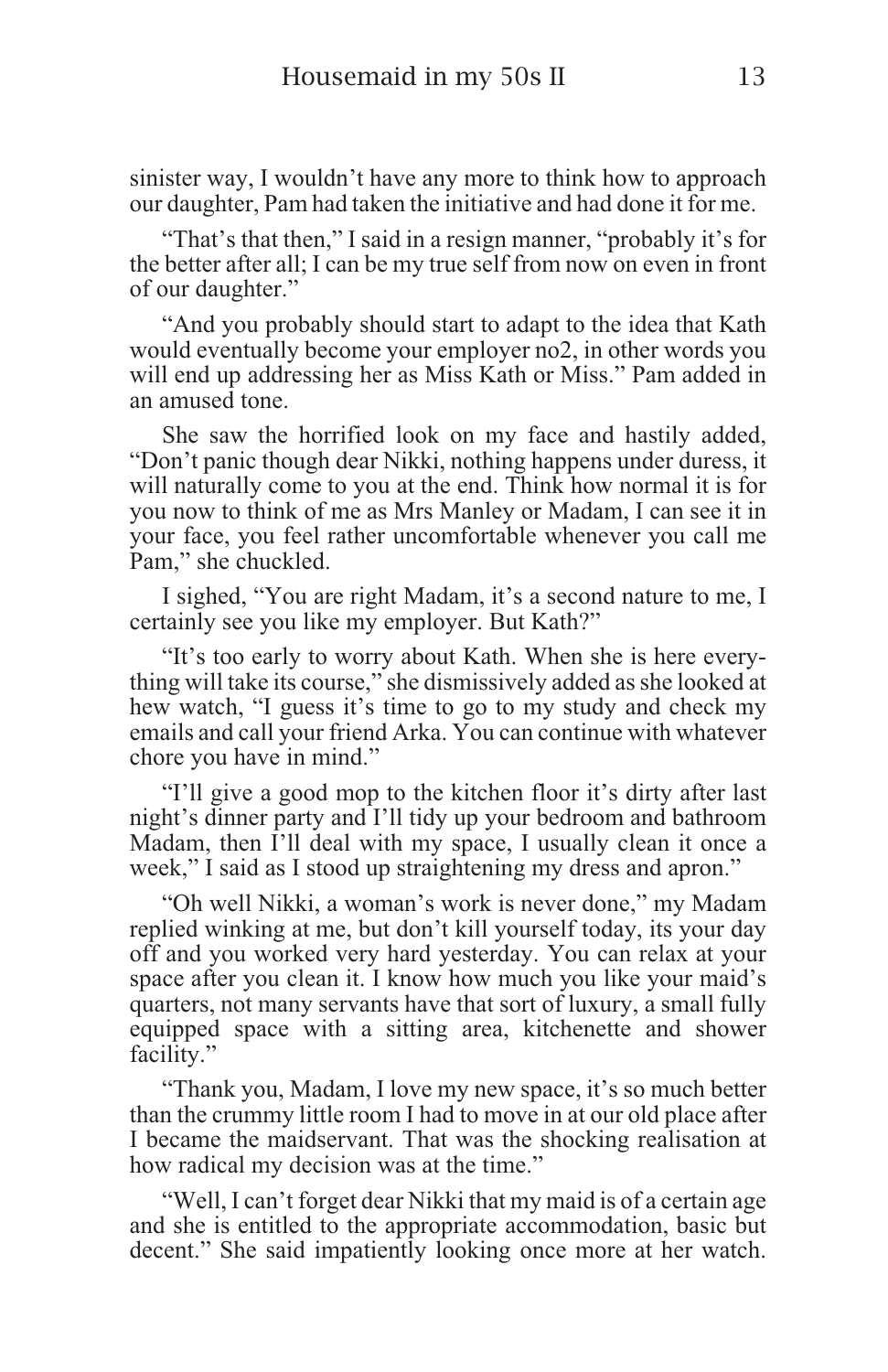"Get moving though, you are a chatter box this morning girl. You are dismissed!"

"Certainly Madam," I replied with a small curtsey.

## **CHAPTER 33 – Encounter with Arka**

I was about to finish my Monday supermarket shopping when my mobile rang, "Hi Harita," I heard Arka's singing voice, "Where are you girl, I was calling at your Mistress' house. Are you out shopping?"

"It wouldn't be hard to guess," I ironically answered, "What else a maid like me could do on a Monday early afternoon? Strolling in the park?" Then changing my tone continued, "I'm checking out now and heading back to the house. It's a busy day for me after last night's event."

"Why don't you call in at Miss Annie's premises. We have to talk after yesterday's phone call from your Mistress and the cancellation of our Indian trip. I am really disappointed on that."

"But I am in uniform and a bit dishevelled looking, I whisked my apron off, put my cardy on and came here just for the shopping."

"So what; you are a maid and you move around running errands for your employer, you are invisible Harita and you know that. Just get here for a cup of coffee," she nearly ordered me.

"Yes, Ma'am, I'll there in 15 minutes," I jokingly replied.

Soon we were sitting in her small office next to Miss Annie's more majestic one. She was her assistant now and she was very proud of it.

"So, what really happened Harita?" she asked me as we were sipping our coffee, "Mrs Manley was adamant, she said it was a dangerous trip and she simply changed her mind and she wouldn't allow it. Do you have to do anything with it? Have you got cold feet as well?"

I looked at her seriously, I had to be frank, "It is her decision, she is my employer after all. But I can't hide it, I was worried myself, a far too big step for me Arka, you are right I've got cold feet as well."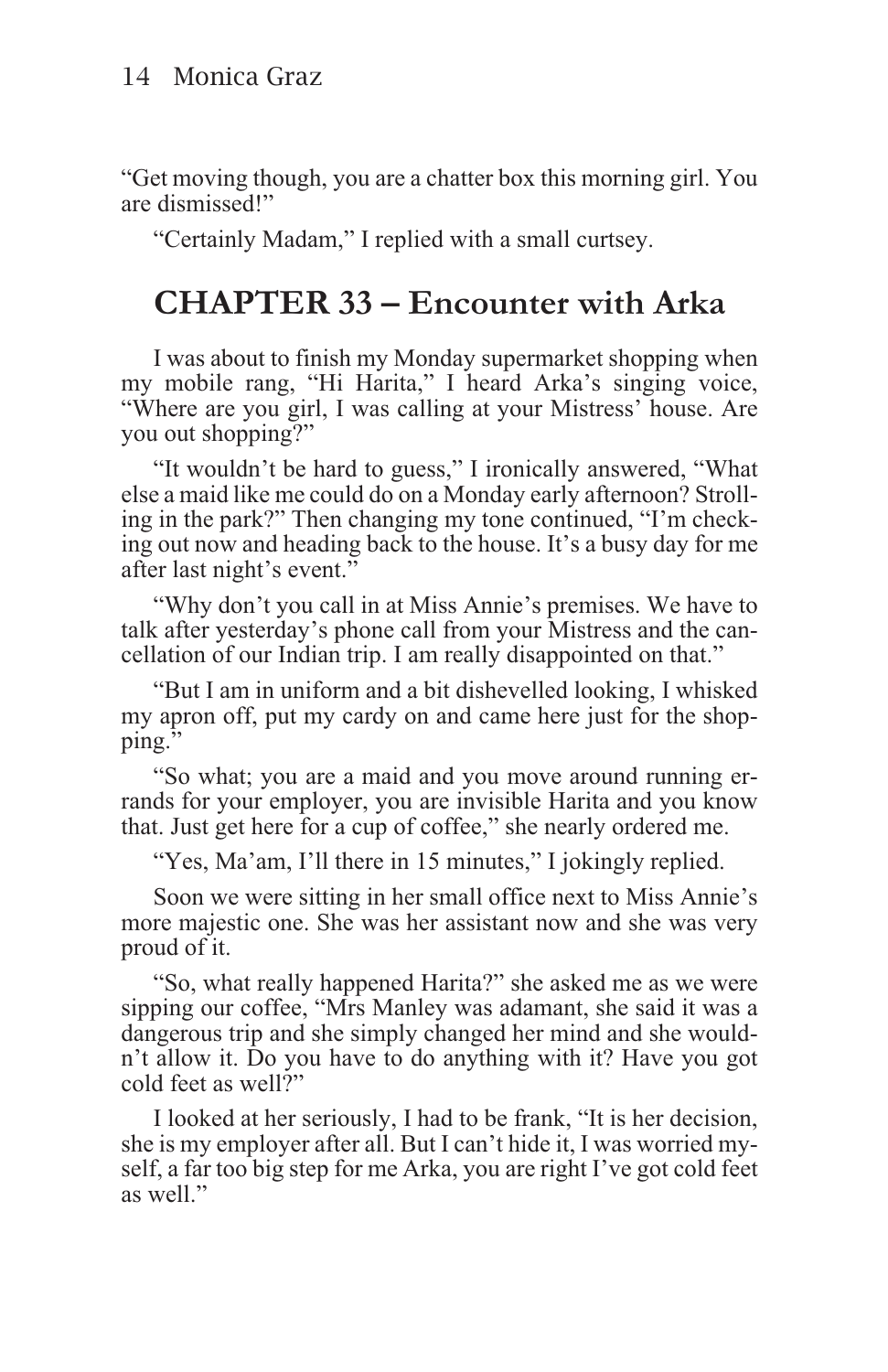She ignored my answer and changed the subject, "Your Mistress told me that you will start working soon as a part time cleaner in her company. Isn't that a big step as well?"

"It is and I'm very worried but it is here in this city where my comfort zone is. Also, I'll be working at my employer's company and Miss Debbie Simmons my immediate supervisor is aware of my condition so that makes me feel more at ease."

"Well, it's your life Harita, a life fully controlled by your Mistress though and I have no other choice but to accept it." Arka said with a smirk.

And before I managed to say anything she continued, "I gather your Mistress calls you Nikki again but do you mind if I keep calling you Harita?"

"Not at all Arka, not at all, I eagerly replied, "I love to be called Harita by you and Mrs. Manley said to me that can be my spiritual name. But officially I am still Nikki Carson a domestic worker and that's the name I'll be using if and when I'm employed as a cleaner at Pam's, oops sorry, I mean Mrs. Manley's company."

"Glad to hear that, and we probably can continue your so-called education in the Indian culture and class system. And you can still wear your saree on your days off when you are with me. Would you like that?" Arka said eyes shining with mischief. She was at her element again.

"I'd love that," I gasped full of excitement again that Arka was back to be my friend, "I want you to be my teacher and spiritual mentor."

As Arka started to say something the door opened and Miss Annie appeared impeccably dressed and made up as usually.

"Ah Arka, there you are, I need you in my office in a few minutes, a potential customer is coming. Then she looked at me, a thin smile on her face, "Well, hello Nikki or Harita, or whatever you're called these days. Shouldn't you be doing your chores at this hour? I see you are dressed for it."

I automatically stood up as I was used to do in front of anybody addressing me those days, and I nearly curtseyed as I answered slightly embarrassed, "You are right Miss Annie, I should be home working but Arka called me when I was shopping at the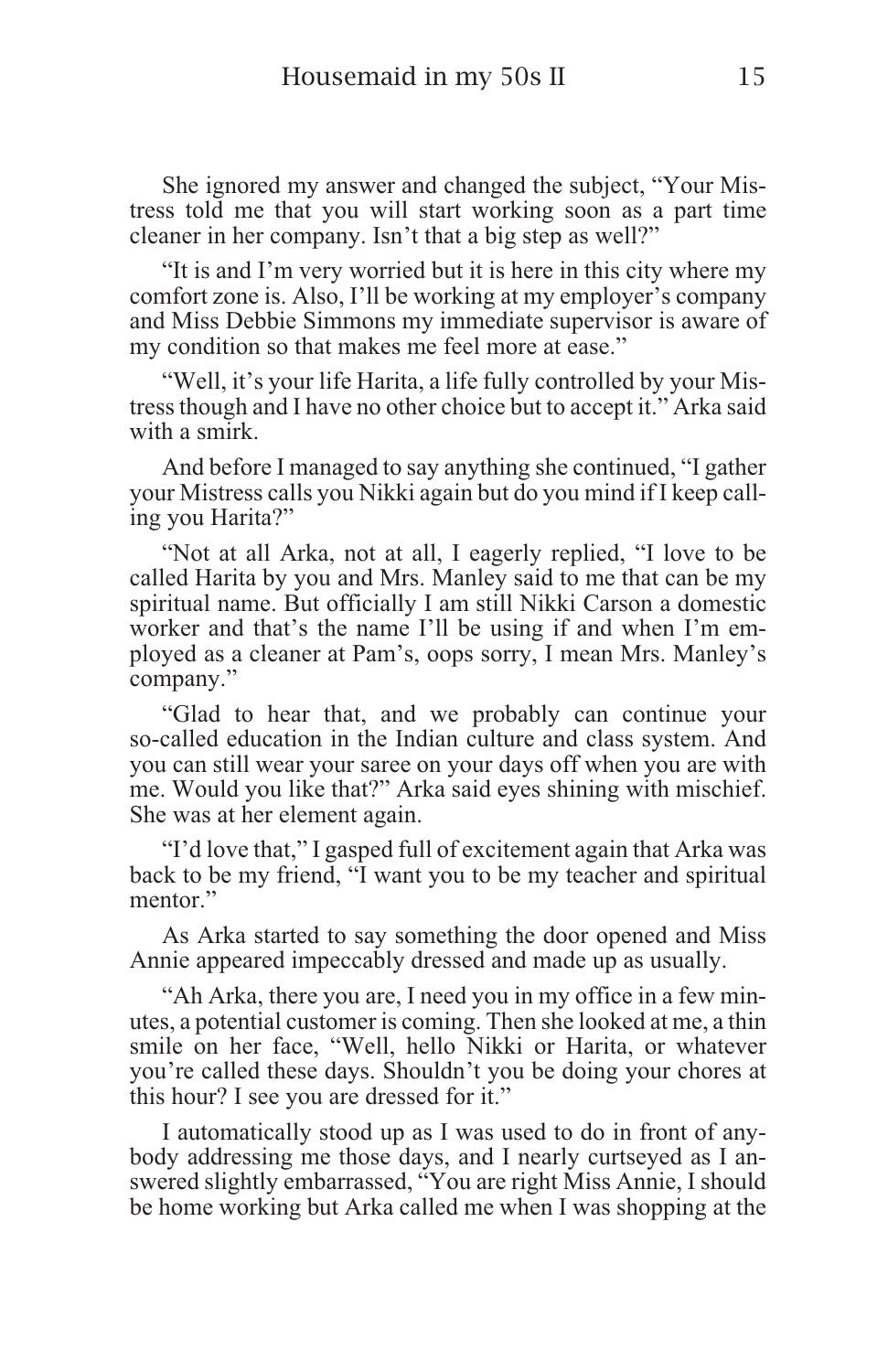supermarket and asked me to come for a cup of coffee and a chat. I'm about to go anyway."

"Yes Annie, I asked her to come, I wanted to find out what happened and Mrs. Manley cancelled our Indian trip." Arka interfered. I couldn't stop noticing the familiarity she had developed with Miss Annie they were in first name terms now.

"I see," Annie said and turning back to me added, "I was planning to call you but I might as well tell you now, your Mistress called me yesterday and instructed me to put your name down in my list of maids available for extra shifts in case I need a replacement if someone of my regular staff calls sick. So, you might be prepared for that. It will be a short notice so if you start working part time for your employer's company you should send me your hours of work so I know your availability. Clear enough for you Nikki?"

"Yes Miss Annie," I excitedly replied this time properly curtseying, my submissive genes being in full action again.

"Ok then, you might go now girl, Arka and I have work to do."

"Yes Mis Annie, I should be going anyway, I have shopping in my car's boot that needs refrigeration. Good bye for now.<sup>57</sup>

And then turning to Arka, "Good bye Arka, I'll be in touch with you."

"Bye Harita, looking forward to our next meeting, I love to see you again wearing your green saree."

Annie, looked at her and smirked, "Come on Arka, stop teasing the poor girl." Then turning to me, "Off you go girl, back to your chores or your Mistress might punish you." She smiled winking at me.

## **CHAPTER 34 – Dinner party again!**

The message came to my mobile in the middle of the morning. I heard the beep as I was finishing my morning coffee. It was from Mrs. Manley, short and to the point, 'I meet Tania for a drink after work and then we come for dinner around 8.00pm, prepare something nice and healthy, you know Tania's vegetarian preferences. And be presentable, you're serving. Your Madam.'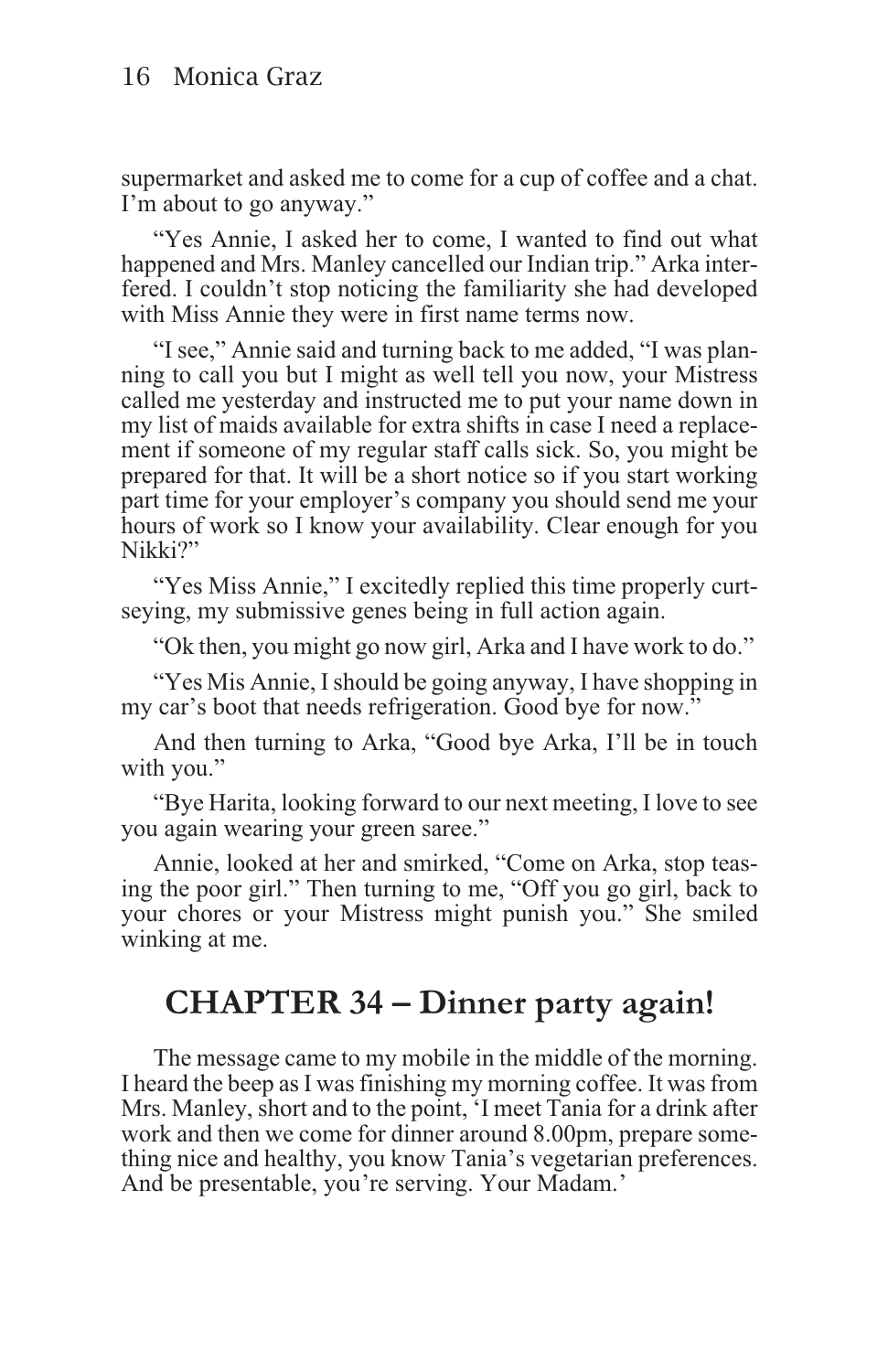Oh dear! A vegetarian dinner in such a short notice? I looked at the kitchen clock; I have several hours in front of me, I must plan a menu and go shopping.

Then another beep on my mobile always resting in my apron pocket. Another look and another message from my Mistress, 'Two more for dinner tonight. We have two adorable out of town young lawyers visiting our central offices for consultation and they are at a loose end so I invited then to join us. So, dinner for 4 please and keep it vegetarian. Mx'

Shit! Two more to come and young men as well? What a horror. I had to call Pam immediately though she warned me on several occasions never to disturb her at work.

Another beep, 'Wear your black uniform dress. I want you to impress the boys! M'

Oh God, I have to call her. I hit her number and she instantly picked, "I knew you could call Nikki and I know you feel panicky but there is nothing to worry about. Tania is your trusted friend anyway and the two guys are young and naïve. It's another good test for you to pass with honours so be formal and keep your voice down. I'll tell them that you have a cold and you nearly had lost your voice." She said speaking very fast.

"But Madam, I must…"

She stopped me, "Don't Madam me tonight it's too old fashioned, simply call me Mrs. Manley and call Tania 'Miss'. As for the two guys, their names are Tom and Doug, just call them 'Sir'. I have to go now, I'm about to enter a meeting. Bye Nikki and don't disappoint me tonight."

She disconnected before I had the chance to say a word.

So that's it. A vegetarian dinner for four tonight and I 'm alone to prepare everything. All of a sudden, I felt an energy of excitement. I can do it; this is my role at the moment I'm Nikki the maid and I have to make my Mistress proud tonight. '

It was past 6.00pm when I managed to finish my cooking. A nice spinach pie and a vegetarian moussaka were kept warm in the oven. I remembered tonight my 'Greek phase' when years ago when our daughter Kath was a teenager, I used to cook for her some Greek dishes, an influence from a friend who was running a Greek restaurant. Vegetarian moussaka was one of her favourites at the time and so was the spinach pie or spanakopita. I also pre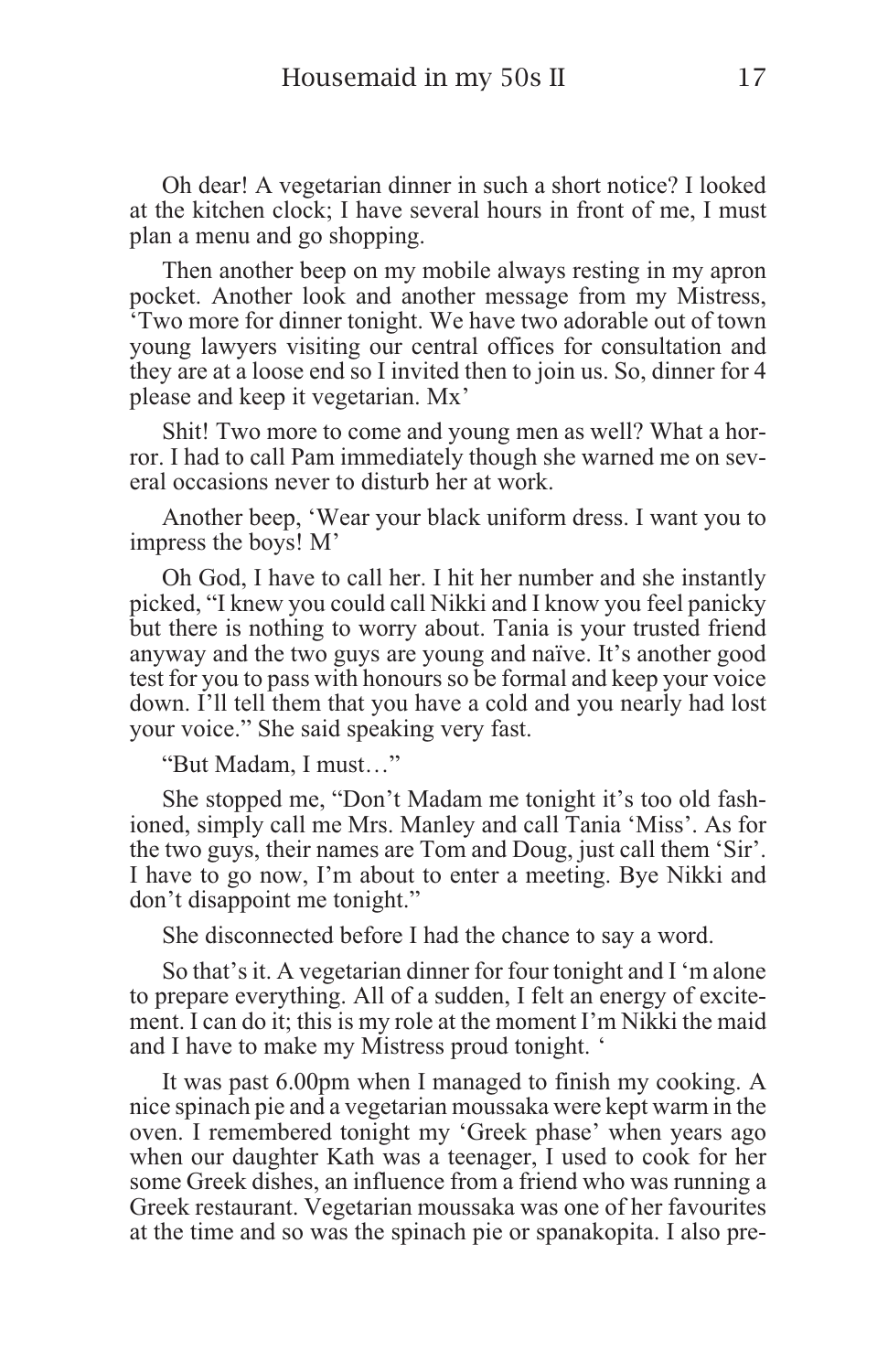pared a fresh green salad bathed in French dressing and a dessert of finely cut strawberries with cream. Two bottles of Sauvignon Blanc waiting in the fridge were my choice of wine.

I badly needed a shower so I rushed to my small shower facility practically next to the kitchen. I had a quick shower, and dressed carefully in my more formal black and white uniform. Black dress, white half apron with a broderie anglaise pattern and one-inch black court shoes. I combed my longish hair and adjusted carefully on them a white band. Not exactly a maid's cap but something close to it. Light makeup and a pale lippy completed my preparations. I checked my appearance in the mirror and I was thrilled how real I looked.

I coquettishly lifted my dress so I could check underneath the lacy end of my half-slip. I loved to wear an underskirt; it made my dress fall properly on the body without sticking to my legs. It was such a femininely divine feeling.

Back to my duties, I set the table for four as I was instructed during my course in Miss Annie's domestic classes and I inspected the guests' WC. All in order waiting for the arrival of my Mistress and her guests.

Checked the time on my wrist watch, I still had close to an hour to kill but a beep on my mobile put me instantly on alert mode. The message from Mrs. Manley was as usually crystal clear, 'Be there in 15 min, prepare two gins and tonic for the boys and 2 glasses of white for Tania and me. We decided to skip the drink and come directly to the house. Mx'

And a second beep, 'Is everything ready and you fully presentable?'

'Yes Mrs. Manley, everything is ready including your maid Nikki,' I replied.

'Good maid! see you soon.'

I just had finished in the kitchen the preparation of the drinks and some crisps to go with them when I heard the front door key and loud laughing voices coming in.

"Nikki, we are here, could you get the drinks please? Our new friends are very thirsty." I heard Pam's loud voice clearly excited.

"Yes Mrs. Manley, coming!" I yelled as politely as I could with my pretend female voice.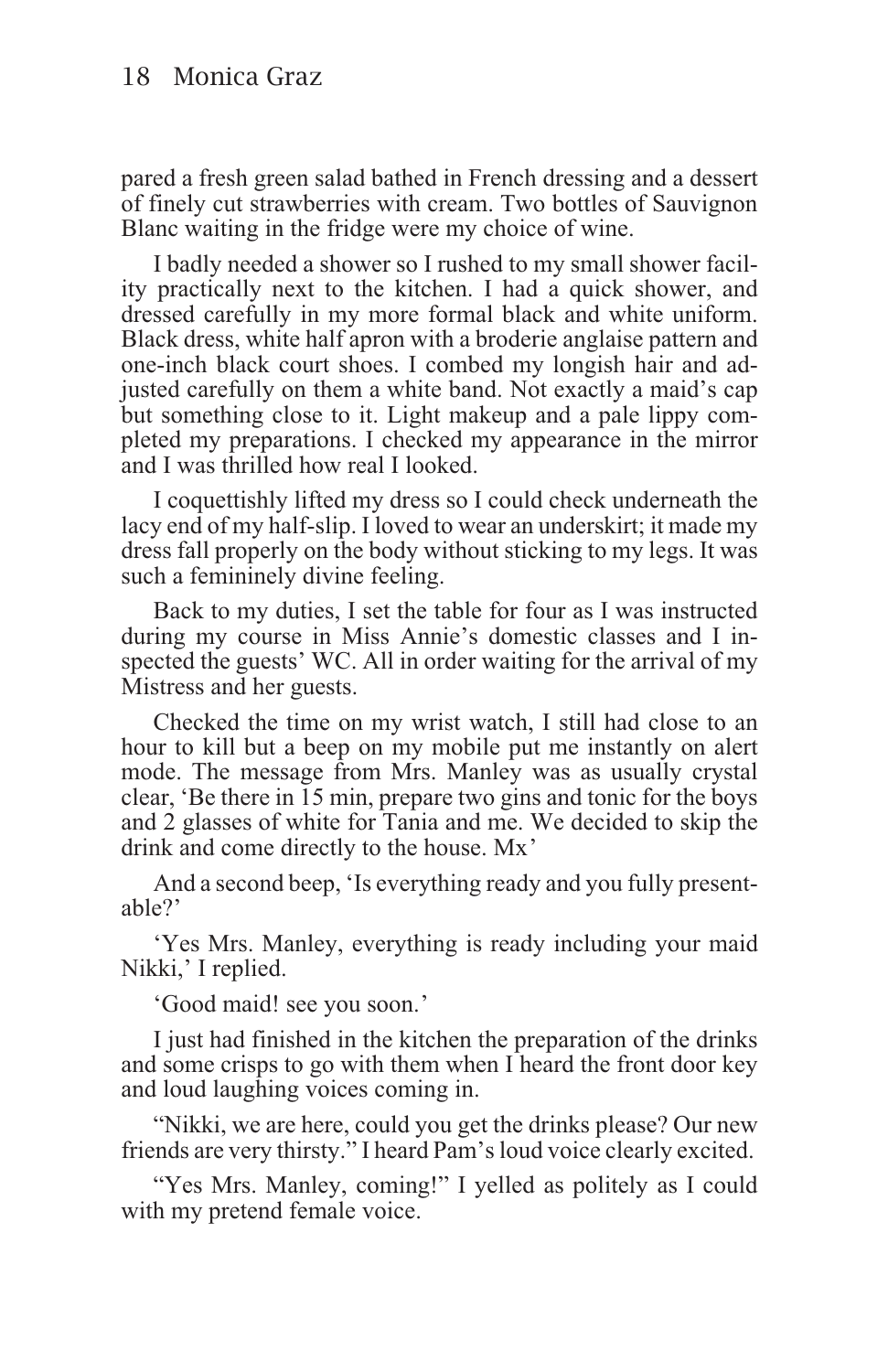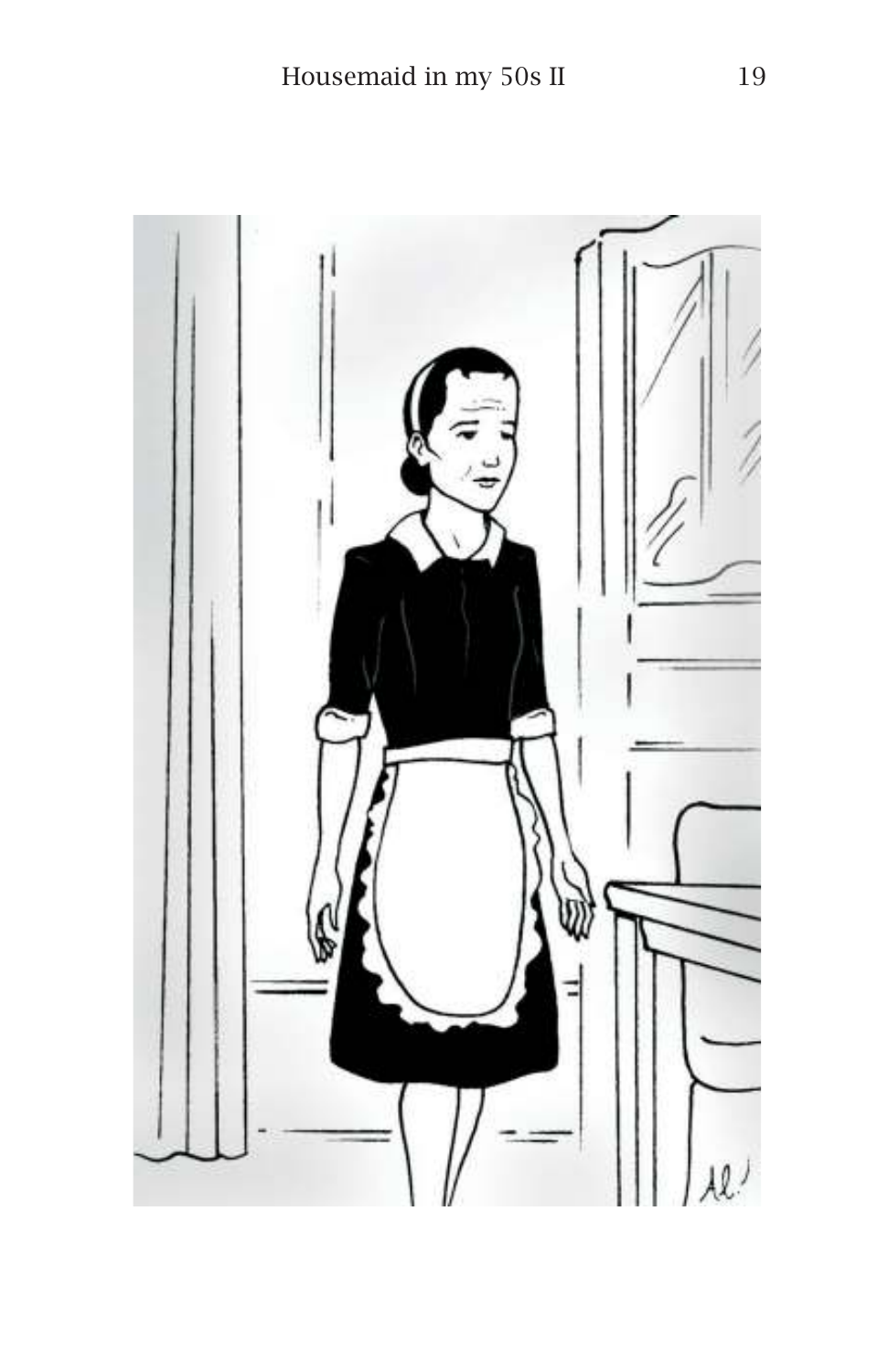With a mixture of anxiety and anticipation I put everything in a tray and walked towards them as they were already moved to the sitting room.

"Ah, here you are. May I introduce to all of you my maid Nicoletta, Nikki for short?" My Mistress mischievously announced. She is with me for many years and I am grateful to her because she makes my life so much easier."

I was furiously blushing as I was moving around offering them drinks. Tania smiled at me benignly and the two guys moved their heads to acknowledge my presence.

As Tania picked her glass of wine she whispered at me, "I didn't know that your name is Nicoletta."

"Neither did I," I whispered back, "It seems that Mrs. Manley is playing games with me."

"You look adorable by the way, I can see your little slip under your dress, so feminine!' She teased me

"Thank you Miss Tania," I said more loudly this time realising that my Mistress was looking suspiciously at us.

I moved towards the two gentlemen. The first one that picked his glass smiled at me and said, "Thank you Nicoletta, I prefer that name from Nikki, I had a friend of Italian descent who had that name back in university, I'm Doug by the way."

"Thank you Sir," I politely replied as I moved to the other gentleman. He picked his glass and smiled to me, "Thank you Nikki, I prefer the shorter version of your name, easier to remember, and I'm Tom by the way."

"Thank you Sir," I said again not knowing what else to say, I wasn't supposed to socialise with them.

Mrs. Manley picked my slight embarrassment and said, "Thank you Nikki, you can go back to your preparations, I'll let you know when we are ready to eat.

"Yes, Mrs Manley I'll be in the kitchen if you need me," I politely replied with a hint of a curtsey. I didn't want to exaggerate in front of those two young guys.

"She is so polite and old fashioned," I heard Doug saying as I was moving back to the kitchen.

I was trying to keep myself busy in the kitchen with bits and pieces listening their loud voices and laughing from the living